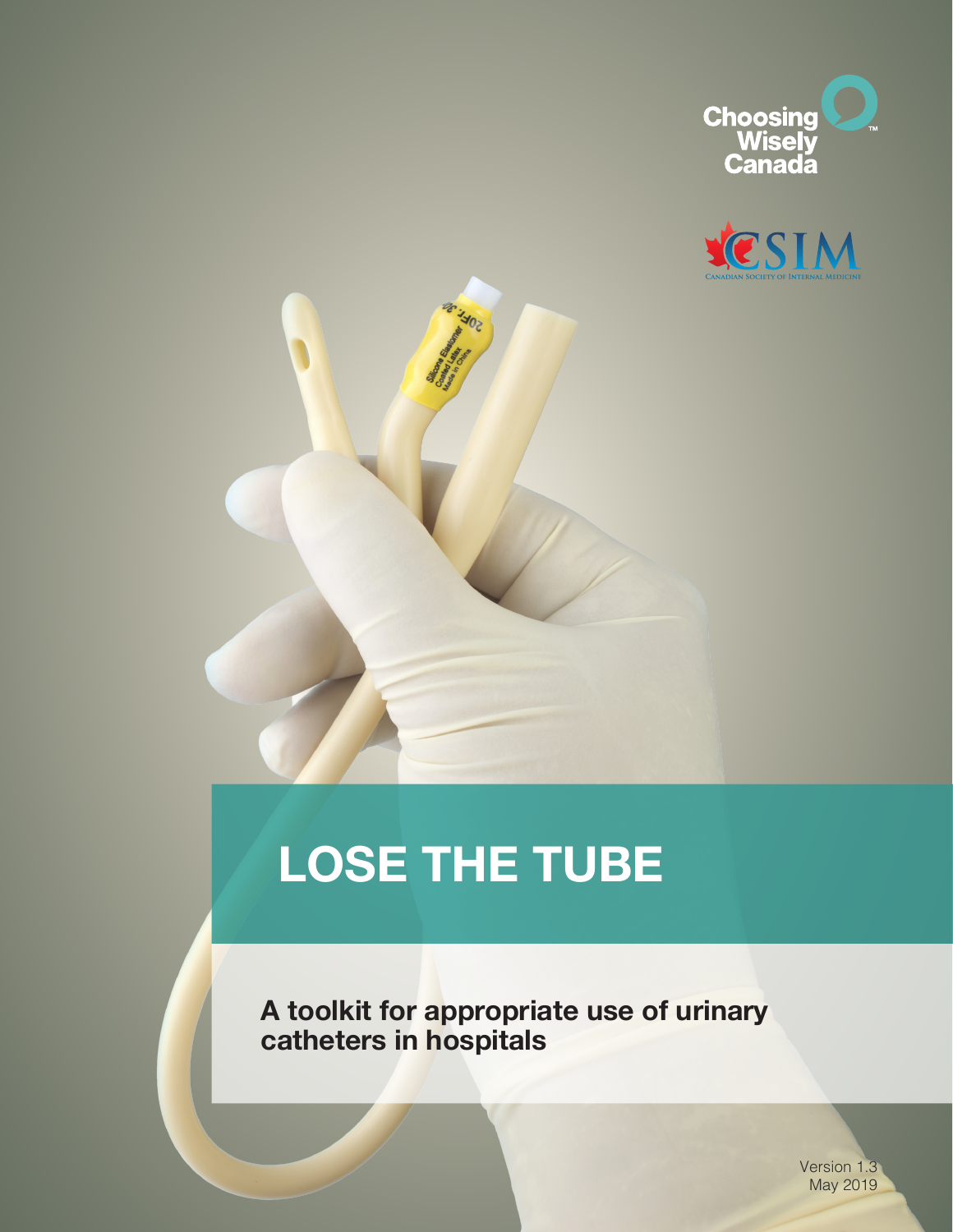**Don't place or leave in place a urinary catheter without reassessment.**

> Canadian Society of Hospital Medicine, Choosing Wisely Canada recommendation #1.

# **Don't place, or leave in place, urinary catheters without an acceptable indication (such as critical illness, obstruction, palliative care).**

Canadian Society of Internal Medicine, Choosing Wisely Canada recommendation #2.

# **Don't insert an indwelling urinary catheter or leave it in place without daily assessment**

Canadian Nurses Association, Choosing Wisely Canada recommendation #1

## **Don't prolong the use of invasive devices.**

Canadian Nurses Association & Infection Prevention and Control Canada, Choosing Wisely Canada recommendation #6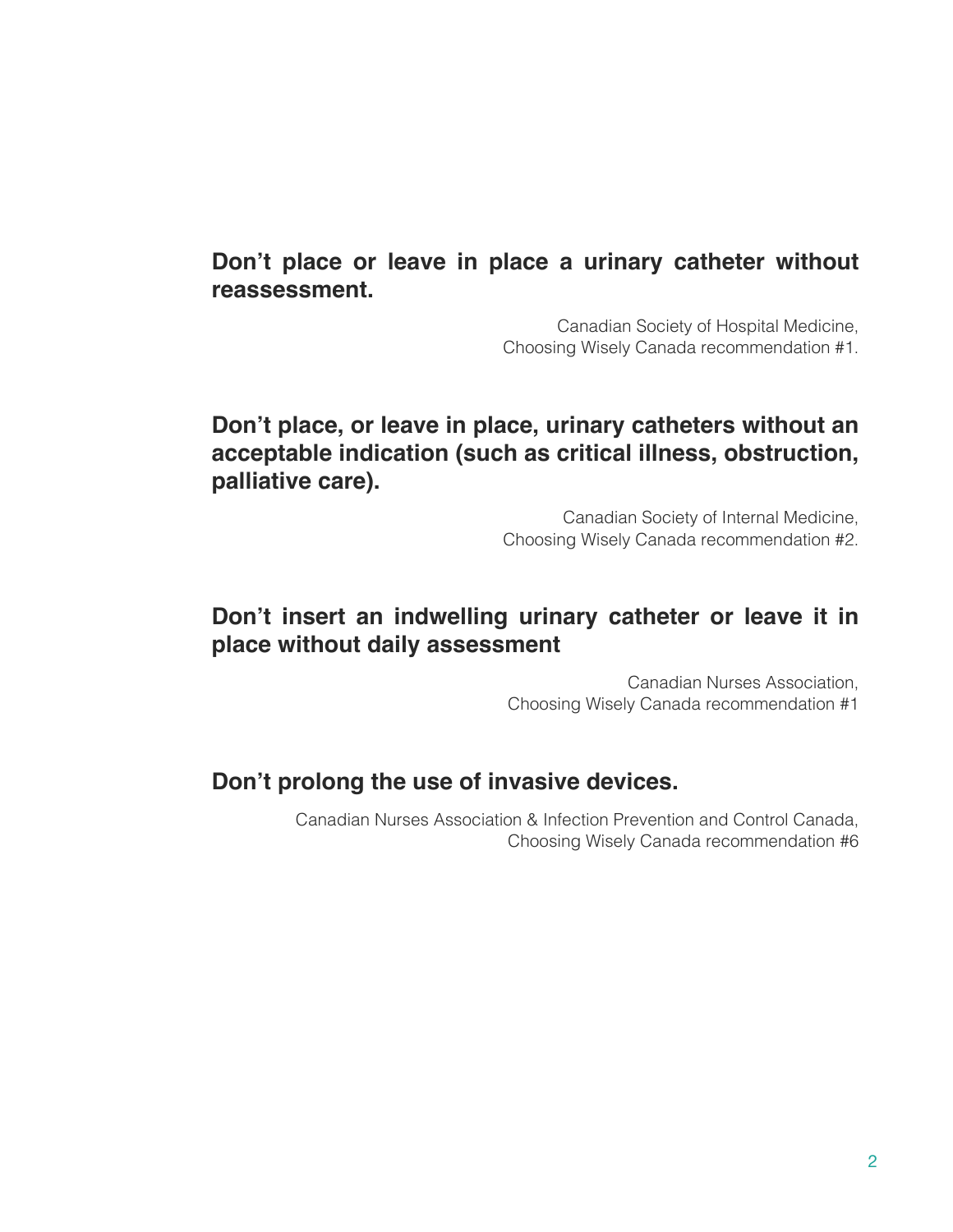

# **Inspiration for this Toolkit**

At Sunnybrook Health Sciences Centre in Toronto, 18% of hospitalized patients were catheterized even though 69% lacked an appropriate guideline-based reason. Urinary catheter removal was frequently haphazard and many urinary catheters were re-inserted at the first sign of urinary retention. Consensus criteria for appropriate urinary catheter use was developed. A medical directive was developed to standardize removal of urinary catheters on transfer to the medicine ward. Staff were then trained to follow the medical directive to remove urinary catheters lacking pre-specified reasons and to follow a post-catheter care algorithm to detect and manage any urinary retention in a standard way. This approach has resulted in 50% fewer urinary catheters on the medical wards sustained beyond 1-year, and the team has not encountered any inappropriate urinary catheter removals.

#### Reference:

Leis JA, Corpus C, Rahmani A, et al. Medical Directive for Urinary Catheter Removal by Nurses on General Medical Wards. JAMA Intern Med. 2016;176(1):113-115. doi:10.1001/ jamainternmed.2015.6319

This toolkit was co-authored by Dr. Jerome Leis, one of the leaders behind the initiative at Sunnybrook Health Sciences Centre.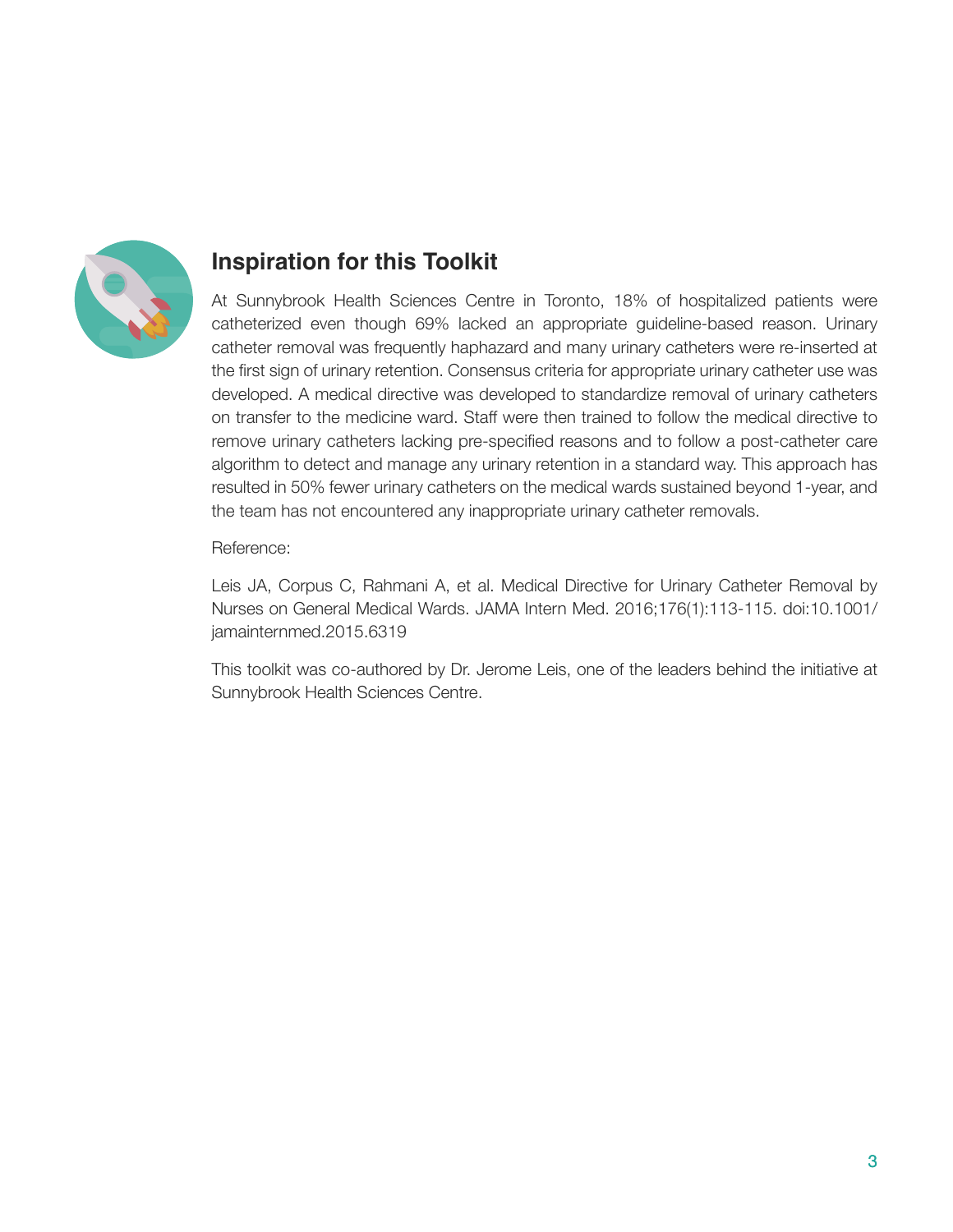

# **Contents**

There are 3 modules in this toolkit. The can be implemented individually or together.

| Early Removal of Unnecessary Urinary Catheters on Inpatient Wards                                                                    | p. 5 |
|--------------------------------------------------------------------------------------------------------------------------------------|------|
| Restrictive Insertion Of Urinary Catheters In Operating Rooms<br>Restrictive Insertion of Urinary Catheters in Emergency Departments | p.14 |
|                                                                                                                                      | p.19 |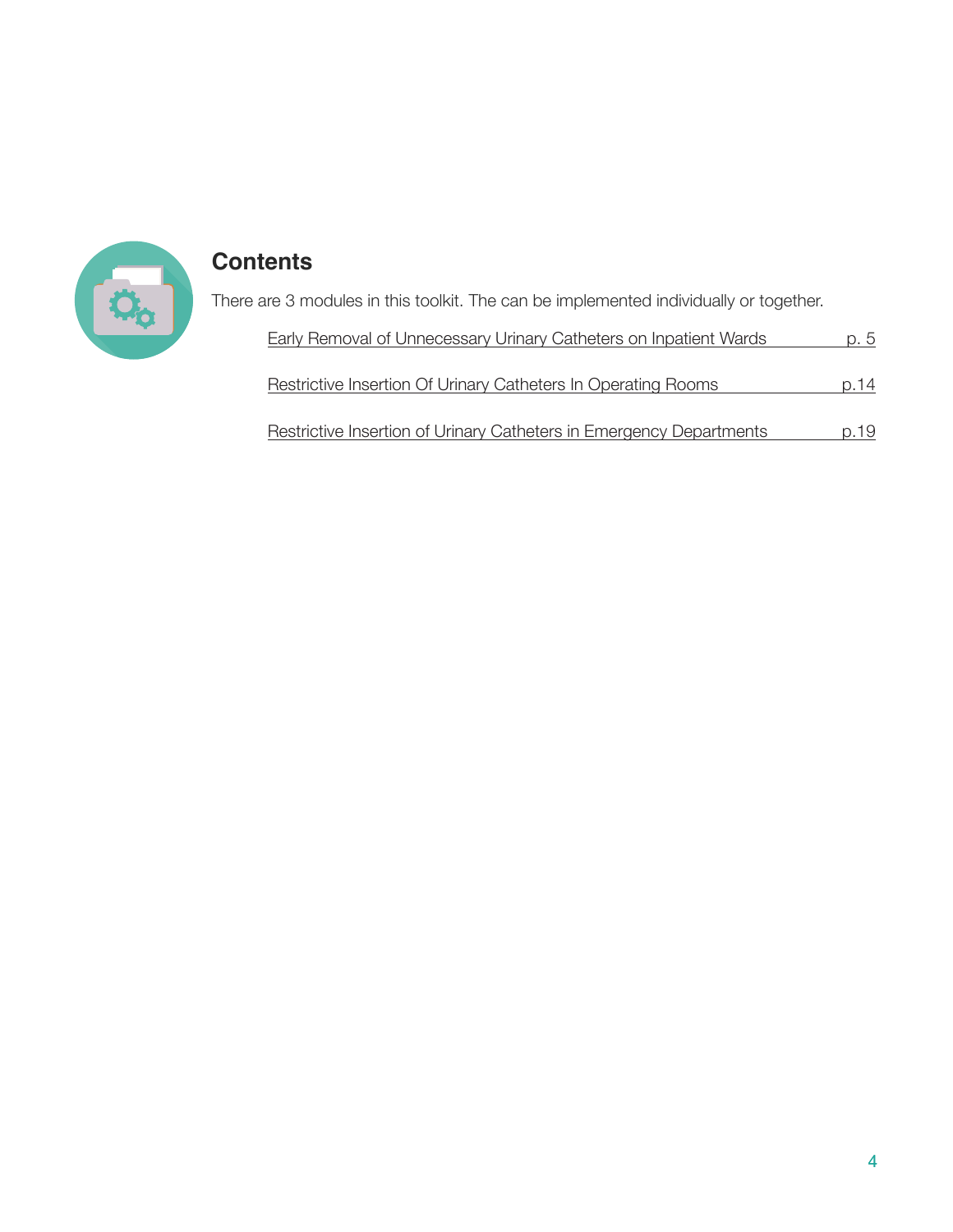# <span id="page-4-0"></span>**Early Removal of Unnecessary Urinary Catheters on Inpatient Wards**



# **Introduction**

This toolkit was created to support the implementation of interventions designed to reduce unnecessary urinary catheters in your hospital. It can be used by physician groups, clinical services or organizations to help achieve significant reductions in overuse of urinary catheters. This particular module is designed to address the problem of urinary catheters being left in place longer than necessary. The interventions described here are intended to support early removal of unnecessary urinary catheters on inpatient wards.



# **Make sure this toolkit is right for you**

This toolkit is well suited for your institution, if you have confirmed that overuse of urinary catheters is largely related to urinary catheters being left in place longer than necessary. Prior studies suggest that up to 40% of the time, physicians are unaware that their patient still has a urinary catheter.<sup>1</sup> In a busy clinical environment, urinary catheters are often a lower priority for clinical teams and may be left in place for several days after they are no longer being used to guide patient management.



# **Key ingredients of this intervention**

If this description accurately reflects your current patient environment, this module may help your institution reduce urinary catheter overuse by introducing the following changes:

- Consensus criteria for leaving a urinary catheter in place on the ward
- Pro-active removal of those urinary catheters no longer meeting one of these acceptable • indications
- Standardized post-catheter care following urinary catheter removal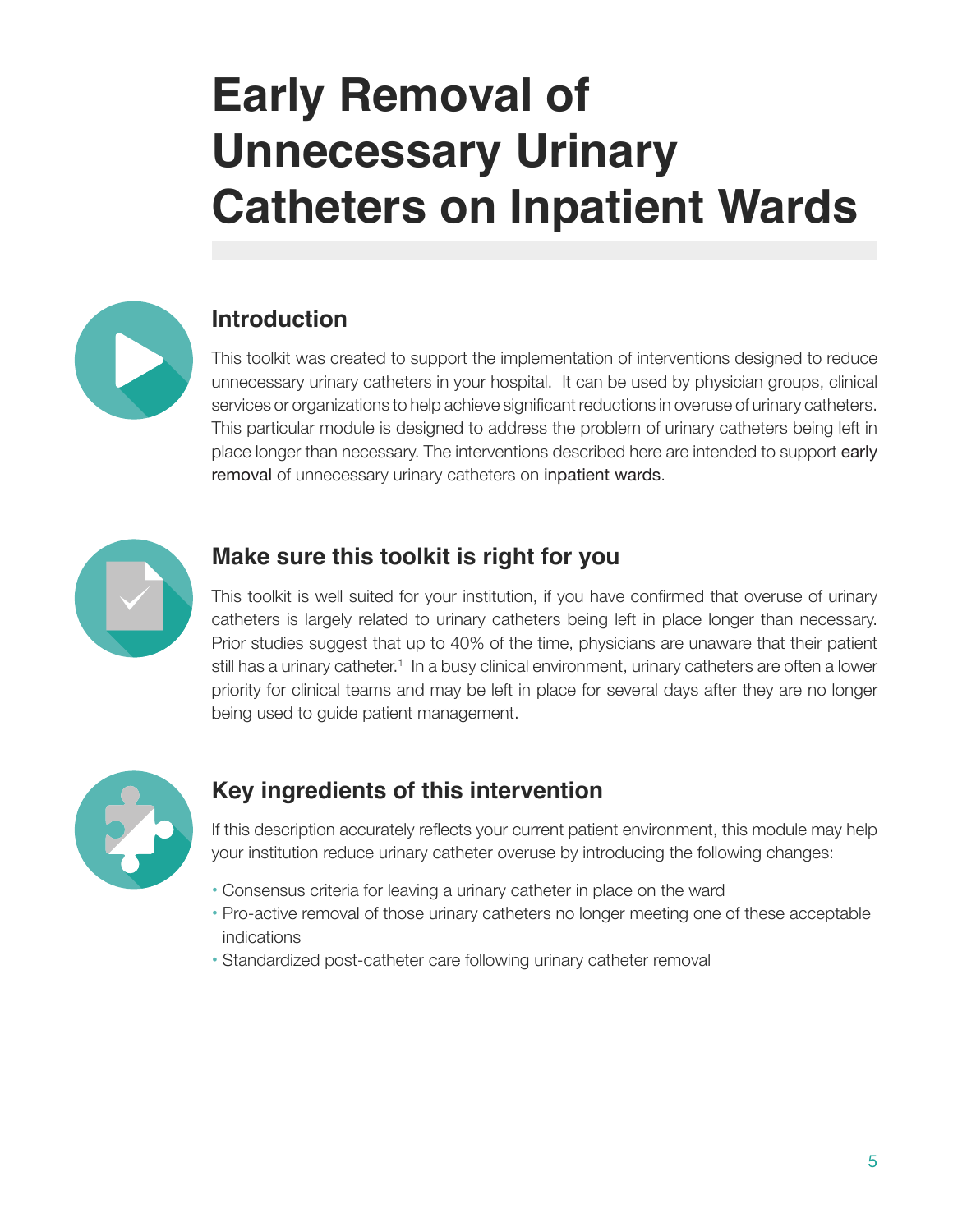## **Achieving Physician Consensus Regarding Appropriate Indications for Urinary Catheterization**

Achieving consensus among physicians regarding the appropriate indications for urinary catheterization is a crucial step in development of all interventions to reduce urinary catheter use. As a starting point to creating discussion regarding appropriate indications for urinary catheterization in your patient population, guideline-based criteria should be consulted. Since 2009, the Healthcare Infection Control Practices Advisory Committee (HICPAC) to the Centre for Disease Control and Prevention (CDC), has recommended a list of appropriate and inappropriate indications for indwelling urinary catheter placement.<sup>2</sup>

#### HICPAC criteria for appropriate clinical indications for urinary catheter placement

- Acute urinary retention or obstruction
- Accurate measurement of urinary output in critically ill patients
- Perioperative use in selected surgeries
- Assistance with healing of stage III or IV perineal and sacral wounds in incontinent patients
- Comfort or palliative care
- Required immobilization for trauma or surgery

Other examples of consensus-based criteria for appropriate urinary catheterization have been developed at Sunnybrook Health Sciences Centre, in Toronto, for specific patient populations and can be modified to suit your own local context.

#### Appropriate indications for urinary catheterization for general medicine patients

- Pre-admission permanent indwelling catheter
- Bladder outlet obstruction (urology is consulting)
- Continuous bladder irrigation (CBI) for gross hematuria
- Stage 3 sacral ulcers and incontinence in females
- Comfort care in end of life as per patient wishes
- Serum sodium < 120 AND physician order for strict ins/outs

#### Appropriate indications for urinary catheterization for general surgical patients

- Pre-admission permanent indwelling catheter
- Patient admitted under urology or being consulted by urology
- Continuous bladder irrigation for gross hematuria
- Stage 3 or 4 sacral ulcer in incontinent female patient
- Comfort care in end of life as per patient wishes
- Spinal cord injury
- Underwent one of the following surgeries: Radical pelvic surgery for cancer including that involving the bladder (e.g. anterior exenteration), uterus (radical hysterectomy), cervix (trachelectomy) or vulvectomy.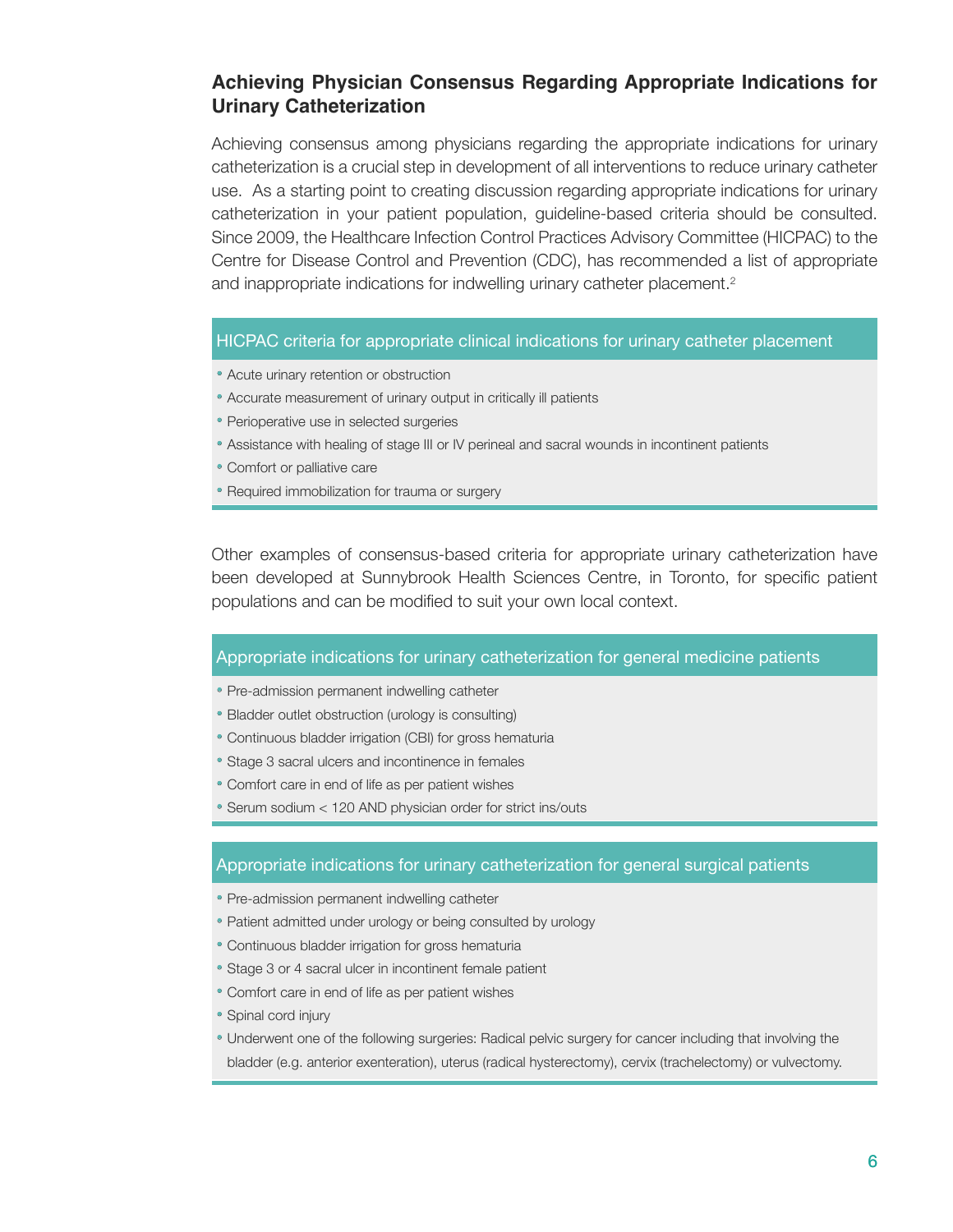To adequately engage physicians in discussion, the improvement team needs to ensure that physicians recognize that their input is necessary to ensure the safety of urinary catheter removals. The ultimate goal is to achieve consensus between all physicians of your patient area before proceeding to the next step.

## **Engaging nurses in urinary catheter initiative**

Nurse input is extremely valuable to ensure that an appropriate post-catheter care protocol is in place.<sup>3</sup> To engage nurse managers and front-line nurses, this intervention should be promoted as empowering them to play a more active role in catheter-associated UTI prevention, rather than creating additional work for them. It will be important to highlight the extra time that nurses currently spend asking physicians to re-assess urinary catheters and awaiting an order. A future state where urinary catheter discontinuation is standardized will lead to improved efficiency and time-savings for nurses. Nurses who use a urinary catheter removal protocol report improved job ease<sup>4</sup>.

## **Selecting an "early removal" urinary catheter intervention**

Once physician consensus has been reached regarding the criteria for appropriate urinary catheter use, and nurses have been engaged in the process, you are now ready to deploy a specific intervention to promote urinary catheter removal for patients lacking these prespecified criteria.

## **1) Auto-stop orders5 :**

This strategy limits duration of UC at the time of UC order placement by specifying an expiration date at which time the default is removal of the urinary catheter, unless re-ordered by the physician.<sup>5</sup>

Steps to implementation:

- A) Choose the most appropriate auto-stop date through consensus among physicians (eg. 24 or 48-hours are typical durations).
- B) Build the stop order into the written admission orderset. If your hospital has computerized physician order entry (CPOE) system, it is worth checking whether this can be programed into the electronic orderset.
- C) Make it explicit in the stop order, the reasons for appropriate urinary catheter use that should be excluded. This step is important to ensure that nurses and physicians recognize the appropriate reasons for urinary catheterization to avoid inappropriate removal.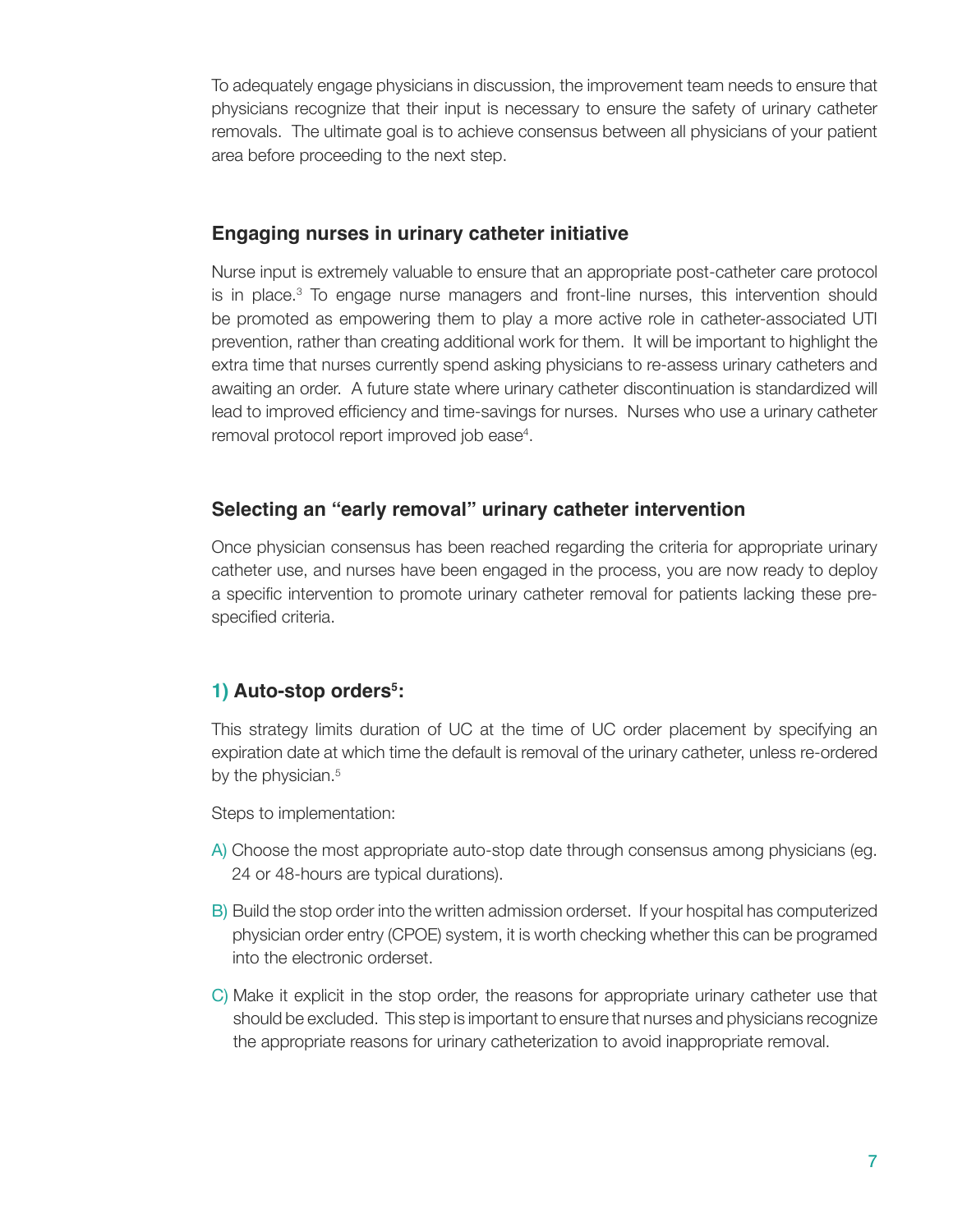D) Each time an order for UC expires, the UC can be removed automatically or the physician can be prompted to re-assess its use. At some institutions, the automatic stop-order would prompt nurses to obtain an order for discontinuation of the UC. With appropriate training, nurses can be empowered to remove the UC automatically through the use of a medical directive as described below3 .

## **2) Physician reminder6 :**

Physician reminders can take many forms including implementing a "time out" for daily discussion about UC appropriateness each day during rounds<sup>7</sup> or alerts in the electronic medical record.<sup>6</sup>

Steps to implementation:

- A) Identify a way of prospectively keeping track of each patient with a urinary catheter on the ward. This may occur by meeting with nurses each day during a team huddle or by implementing an IT solution to generate an alert for each patient with an indwelling urinary catheter to prompt a daily re-assessment by physicians.
- B) Provide adequate education among physician groups about the consensus-based criteria for appropriate urinary catheterization. This step is important to ensure that physicians are re-assessing and discontinuing inappropriate urinary catheters based on these criteria, and not simply based on their previous practice patterns.
- C) Implement the reminder system and get feedback from physicians about whether it is helpful. Ensure to also implement a way of turning off the physician reminder (either written or electronically) for patients who have an appropriate indication that is chronic.
- D) Based on feedback received, adjust the reminder system to ensure that it is working optimally.

## **3) Medical directive for urinary catheter removal3,8:**

Medical directives can be created to empower nurses to remove urinary catheters for patients who lack one of the consensus-based appropriate indications for ongoing use. Strong nurse leadership and organizational support is necessary to ensure success of this intervention.

Steps to implementation:

A) After consensus has been reached regarding appropriate indications for urinary catheter use, perform usability testing with some of the nurses from the ward looking to implement the directive. This means giving them fictional cases to ensure that nurses can readily recognize these indications and act on the information in specific situations. Input from nurse leaders and educations (see section on nurse engagement above) is crucial to ensure that the list of criteria are operationalized for use by front-line nurses.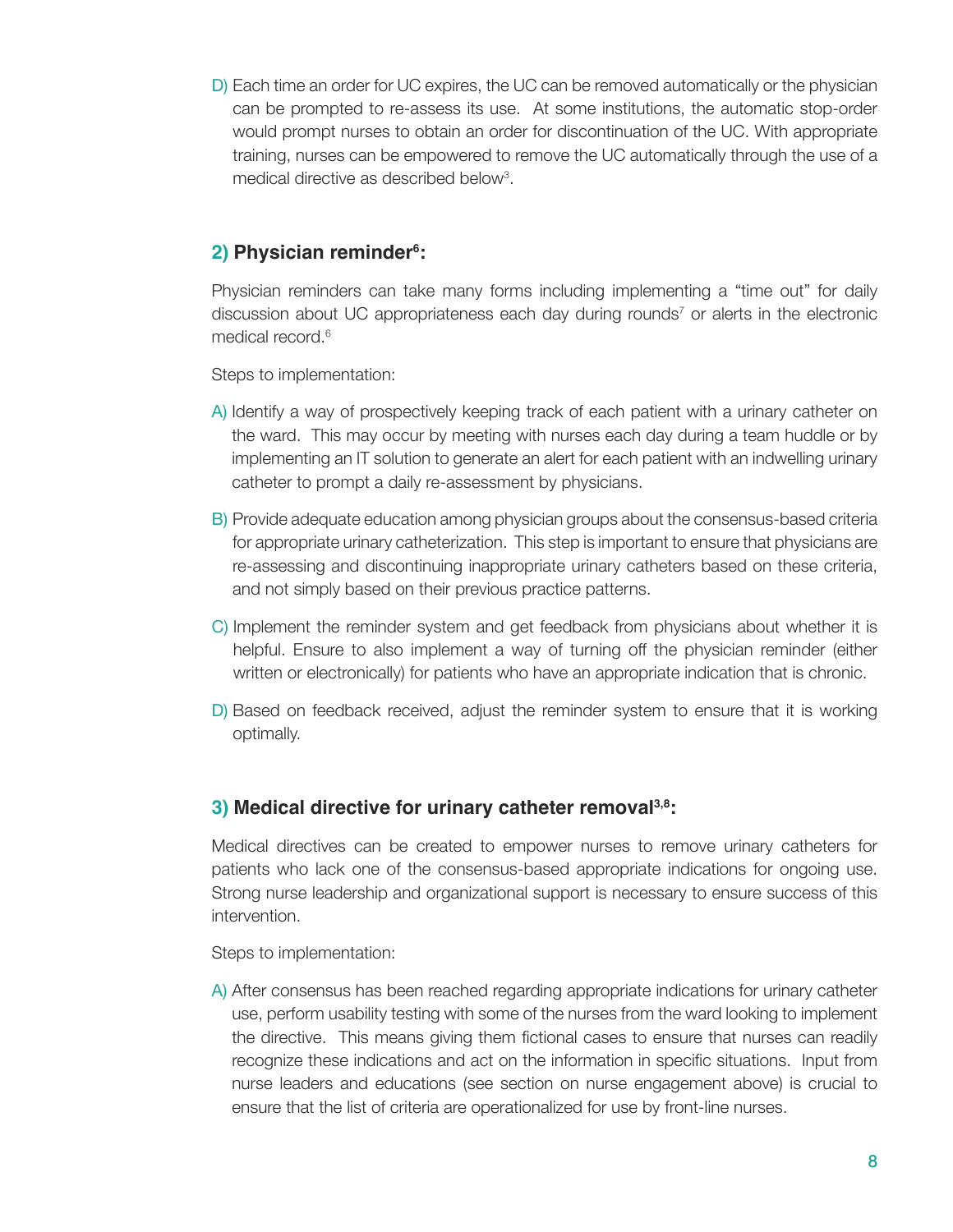- B) Provide training for all front-line nurses (generally 30 minutes is adequate) on how to use the medical directive and provide clinical cases to practice using it. What the medical directive gives nurses the authority to do, and when they are required to call the physician should be made explicit.
- C) Once piloted successfully and working well, a policy regarding the medical directive may be helpful to ensure adherence and quality assurance of this model of care. Training on how to follow the medical directive should be included in orientation of all new staff.

## **Paying attention to post-catheter care**

Early removal of urinary catheters is only the first step to reducing unnecessary urinary catheter days. Once a catheter is removed, some patients will be unable to void on their own. Post-catheter care is an essential part of any intervention aimed at promoting early urinary catheter removal to promote bladder re-training, minimize re-insertion of indwelling urinary catheter, and prevent acute urinary retention that can lead to detrusor injury.<sup>3,8</sup> Active management to avoid bladder overdistension, including early intermittent catheterization as needed, may protect the bladder from permanent myogenic damage.<sup>9</sup> The following is an example of a post-catheter care algorithm that has been used among general medical ward patients: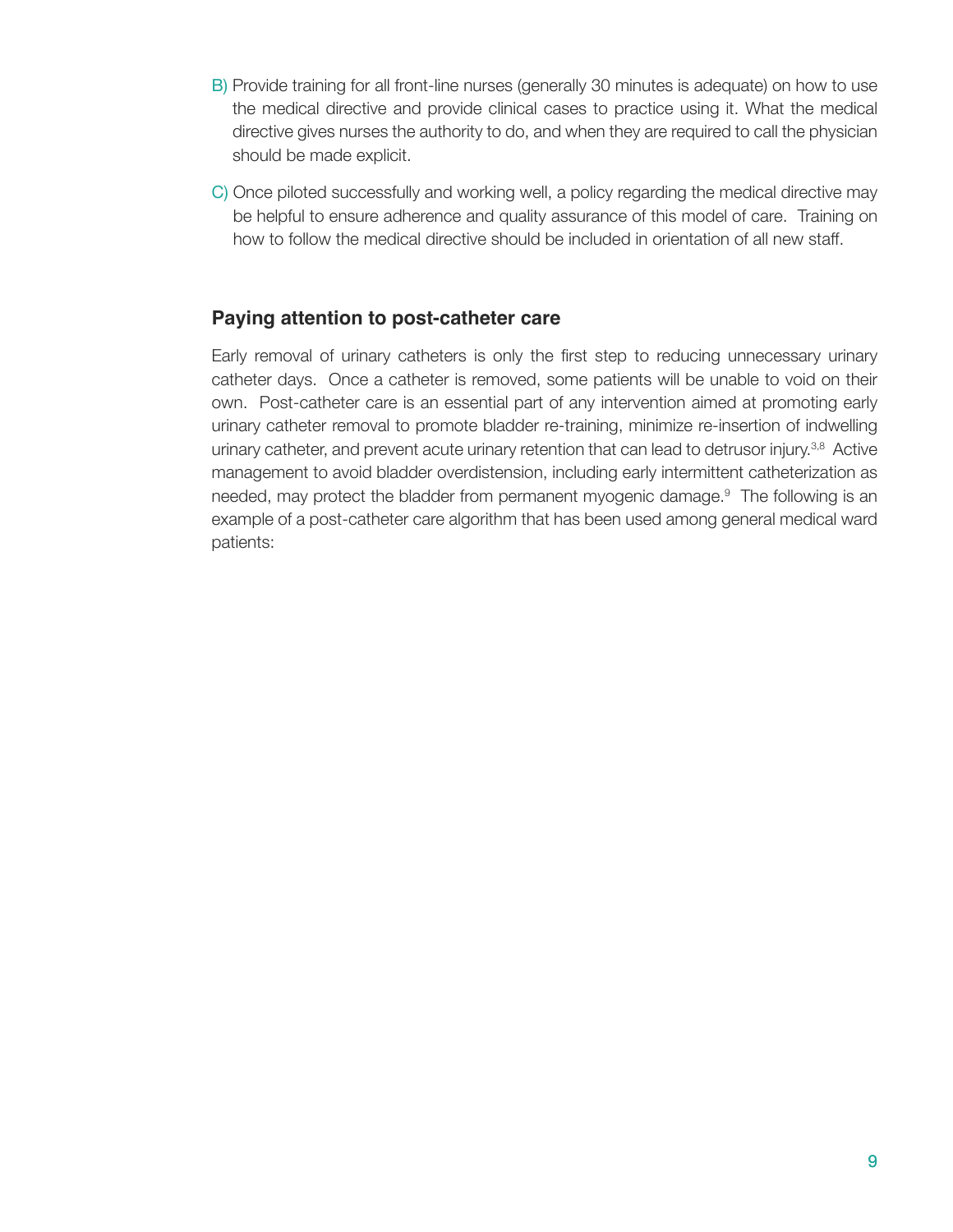### Medical Directive for Early Removal of Urinary Catheters in Medical Ward Patients

#### **Exclusion Criteria**

Pre-admission permanent indwelling catheter Bladder outlet obstruction (urology is consulting) Continuous bladder irrigation for gross hematuria Stage 3 or 4 sacral ulcer in incontinent female patient Combat care in end of life as per patient wishes Serum sodium < 120 AND physician order for strict ins/outs

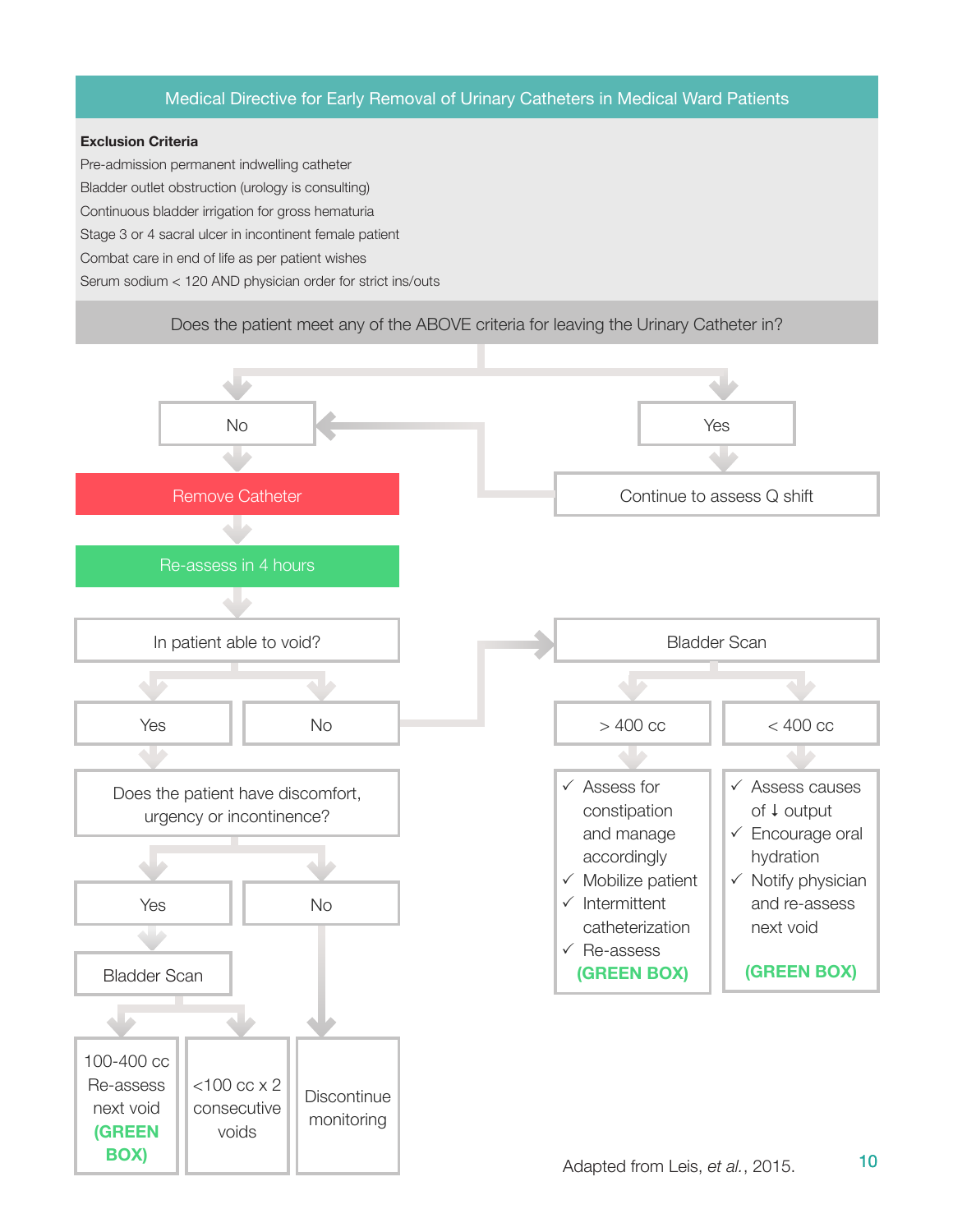

# **Measuring your performance**

## **Choose a family of measures**

The following are the most common measures used to evaluate intervention to reduce urinary catheter duration.

1) Outcome measures: These are the main improvements that you are trying to achieve. Catheter days per patient days

Other clinical outcome(s) of interest:

- CAUTIs per 1000 patient days
- CAUTIs per 1000 catheter days
- Average urinary catheter duration
- 2) Process measures: These measures are developed to ensure that each aspect of the intervention is being carried out and delivered as intended. Eg. Proportion of providers who used the intervention
- 3) Balancing measures: Any intervention may create new unintended consequences that need to be measured.

Eg. Occurrence of any inappropriate removals of urinary catheters; or Number of urinary catheter re-insertions compared to baseline

## Determine a collection method

There are many ways to measure urinary catheter days in your institution. The first step is to decide on the measurement tool:

### 1) Bedside audits:

- a) Count the number of urinary catheters on each unit (A)
- b) Divide this number by the patient census on that day (B)
- c) Urinary catheter days per inpatient days as a rate =  $(A/B) \times 100\%$
- d) These audits can be performed weekly or monthly by the improvement team or logged daily by front-line staff<sup>6</sup> and plotted on a graph to visual effect over time and response to interventions

## 2) Electronic nursing documentation:

a) Some institutions utilize Task-Oriented Nurse Acuity Systems (TONAS) such as GRASP®, which allows nurses to record their daily activities. These systems can be used to capture urinary catheter use in an automated way.<sup>10</sup> A brief internal validation should be conducted to confirm that this automated source of data is accurate.

## 3) Electronic medical record:

a) For institutions that have CPOE, urinary catheter insertion and discontinuation orders can be monitored and used to infer urinary catheter duration.11 Meet with your hospital's CPOE provider and IT department to see whether an automated solution to measuring urinary catheters days is feasible at your institution.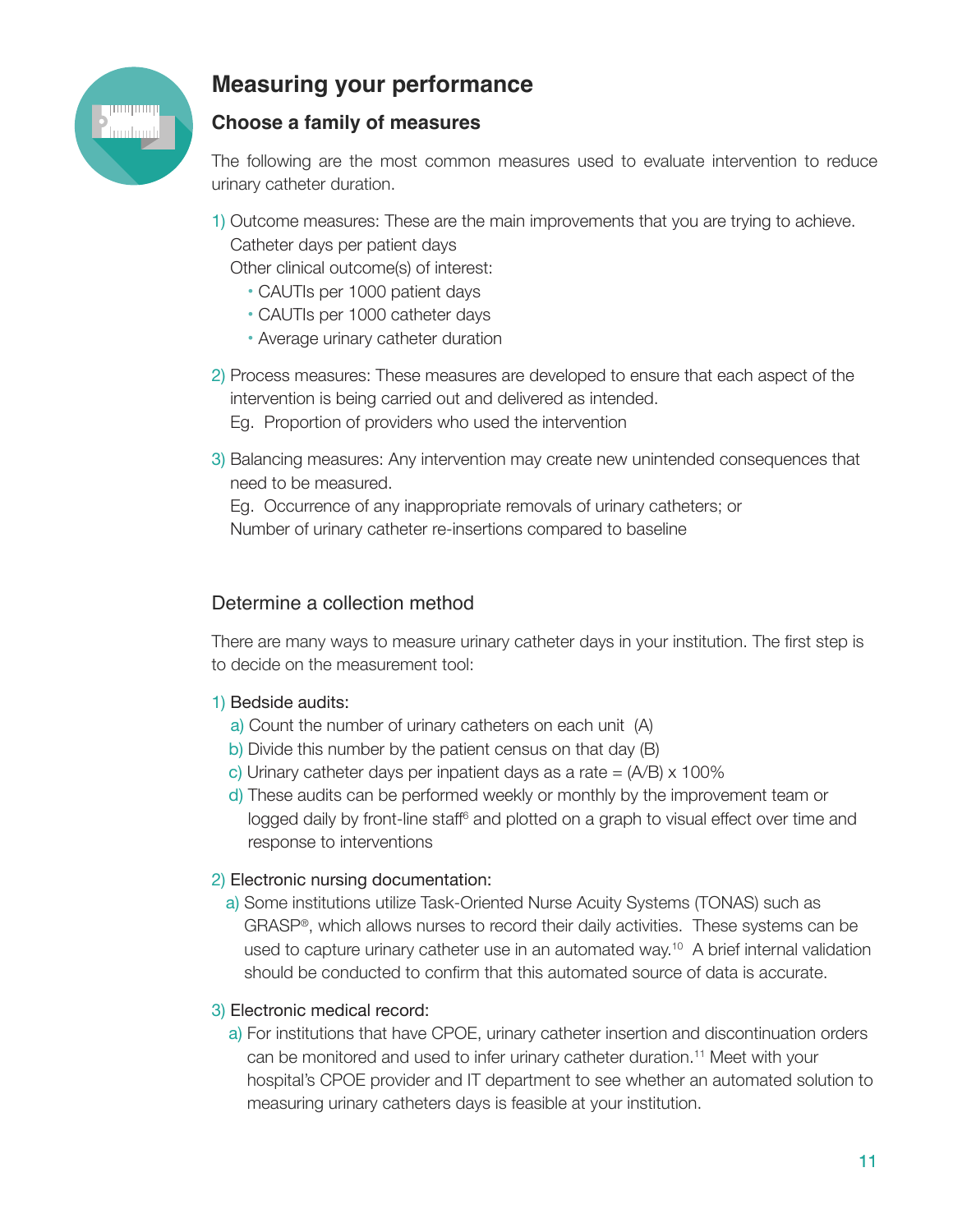

# **Sustaining early successes**

Once the intervention to reduce urinary catheter use has been implemented and refined resulting in significant reduction in urinary catheter days per patient days, there are several important ways to help sustain this performance:

- 1) Indication for appropriate urinary catheter use in the selected patient population should become institutional policy. This information should be provided to all new nurses and physicians joining the institution. Posters of these indications can be created to display them on inpatient units.
- 2) If a medical directive is implemented that involves nurses, annual in-services to maintain competency of front-line nurses may be necessary. Periodic measurement and feedback to nurses and physicians is important in confirming sustainability. Local nurse leaders and Infection Prevention and Control play important roles in ensuring ongoing education and training through spot audits and feedback.



# **Additional resources**

## Urinary catheter resources:

- 1) [Catheterout.org](http://Catheterout.org)
- 2) [AHRQ Toolkit for Reducing CAUTI in Hospitals](http://www.ahrq.gov/professionals/quality-patient-safety/hais/tools/cauti-hospitals/index.html)
- QI resources:
- 1) Health Quality Ontario, QI Tools & Resources <https://quorum.hqontario.ca/en/Home/QI-Tools-Resources/QI-Essentials>
- 2) Institute for Healthcare Improvement, Model for Improvement <http://www.ihi.org/resources/Pages/HowtoImprove/default.aspx>



# **References**

- 1) Saint S, Wiese J, Amory JK, Bernstein ML, Patel UD, Zemencuk JK, et al. Are physicians aware of which of their patients have indwelling urinary catheters? Am J Med. 2000 Oct 15;109(6):476-80. http://www.cdc.gov/hicpac/pdf/CAUTI/CAUTIguideline2009final.pdf
- 2) http://www.cdc.gov/hicpac/pdf/CAUTI/CAUTIguideline2009final.pdf
- 2) Leis JA, Corpus C, Rahmani C, Catt B, Wong BM, Callery S, Vearncombe M. Medical Directive for Urinary Catheter Removal by Nurses on General Medical Wards. JAMA Intern Med 2015; Nov 16:1-3. doi: 10.1001/jamainternmed.2015.6319.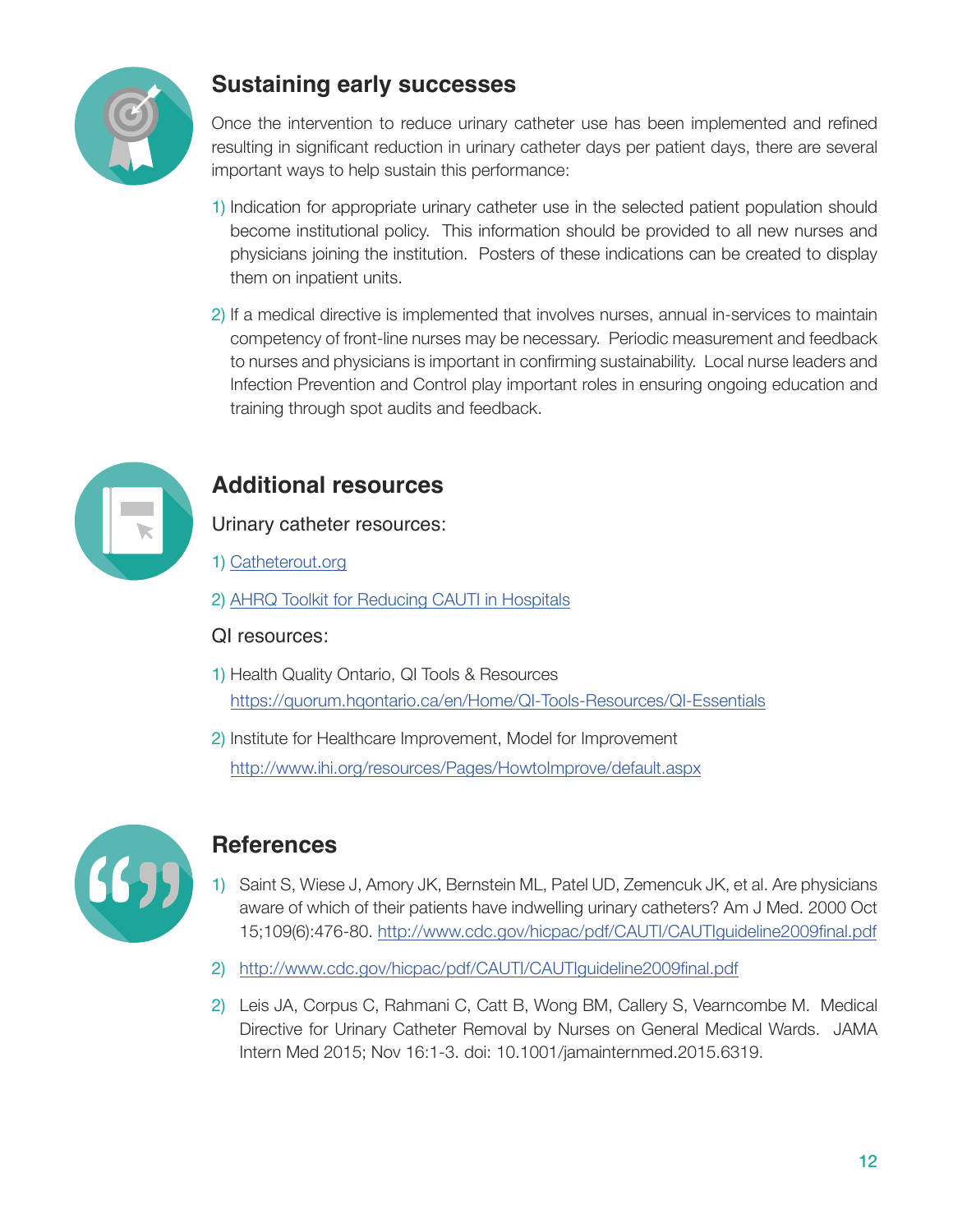- 3) Olson-Sitki K, Kirkbride G, Forbes G. Evaluation of a Nurse-Driven Protocol to Remove Urinary Catheters: Nurses' Perceptions. Urol Nurs 2015; 35: 94-9.
- 4) Loeb M, Hunt D, O'Halloran et al. Stop orders to reduce inappropriate urinary catheterization in hospitalized patients: A randomized controlled trial. J Gen Intern Med 23(6):816–20
- 5) Meddings J, Rogers MA, Krein SL, Fakih MG, Olmsted RN, Saint S. Reducing unnecessary urinary catheter use and other strategies to prevent catheter-associated urinary tract infection: an integrative review. BMJ Qual Saf 2014; 23: 277-89.
- 6) Schwartz BC, Frenette C, Lee TC, Green L, Jayaraman D. Novel low-resource intervention reduces urinary catheter use and associated urinary tract infections: role of outcome measure bias? Am J Infect Control 2015; 43: 348-53.
- 7) Parry MF, Grant B, Sestovic M. Successful reduction in catheter-associated urinary tract infections: focus on nurse-directed catheter removal. Am J Infect Control 2013; 41: 1178-81.
- 8) Yoshimura N, Chancellor MB. Differential diagnosis and treatment of impaired bladder emptying. Rev Urol 2004; 6: S24-31.
- 9) Leis JA, Corpus C, Catt B, Jinnah F, Edgar B, Wong BM, Callery S, Simor AE, Vearncombe M. Indwelling urinary catheter surveillance using a Task-oriented nurse acuity system. Am J Infect Control 2015; 43: 1112-3.
- 10) Wald HL, Richard AA, Bandle B, Min SJ. Accuracy of electronic surveillance of catheterassociated urinary tract infection at an academic medical center. Infect Control Hosp Epidemiol 2014; 35: 685-91.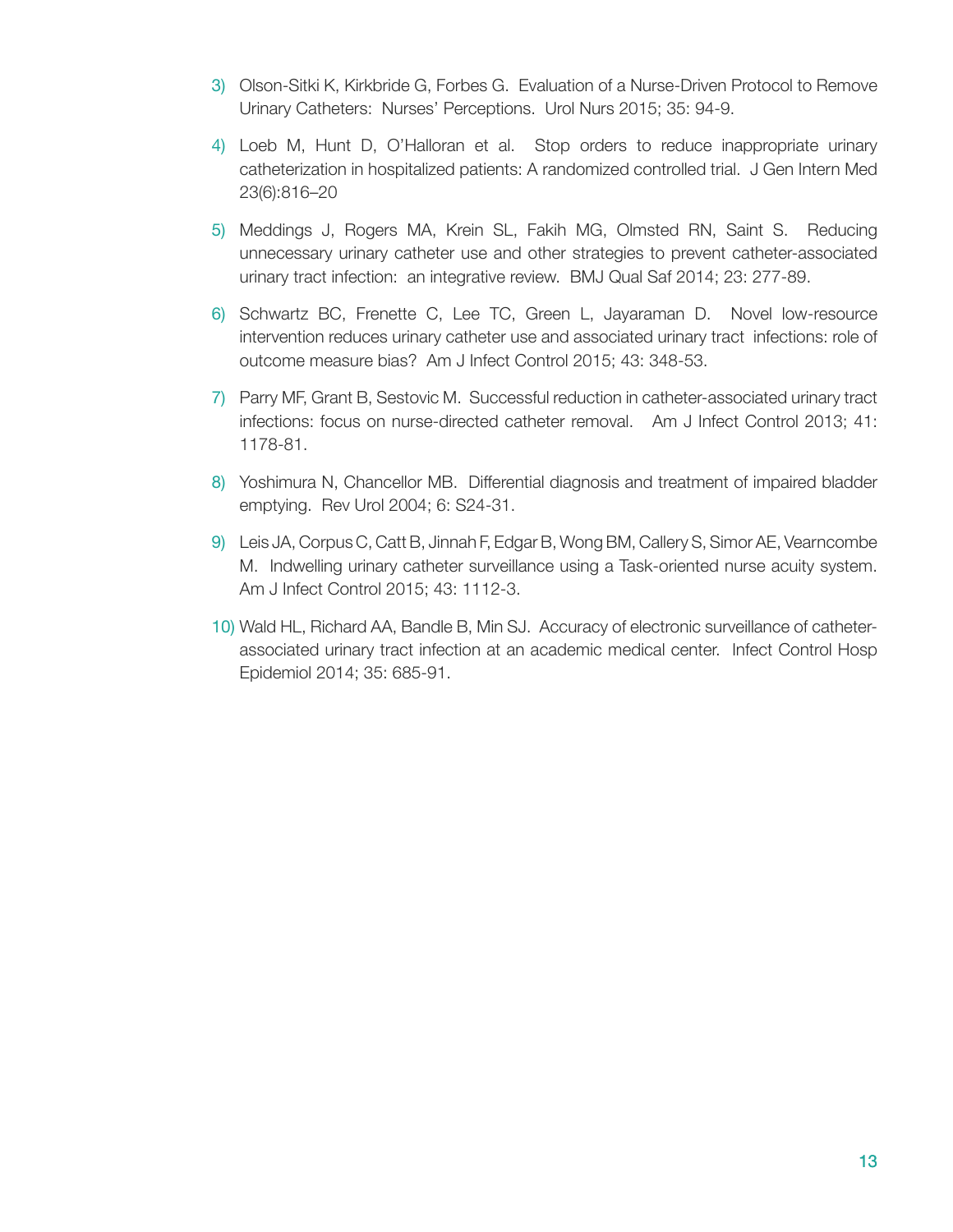# <span id="page-13-0"></span>**Restrictive Insertion Of Urinary Catheters In Operating Rooms**



# **Introduction**

This toolkit was created to support the implementation of interventions designed to reduce unnecessary urinary catheters in your hospital. It can be used by physician groups, clinical services or organizations to help achieve significant reductions in overuse of urinary catheters. This particular module is designed to address the problem of inappropriate use of urinary catheters in the operating room. The interventions described here are intended to support restrictive insertion of unnecessary urinary catheters during surgery. (See additional Resource 3).



# **Make sure this tool kit is right for you**

This tool kit is well suited for your institution, if you have confirmed that overuse of urinary catheters is largely related to patients having an indwelling urinary catheter insertion for surgical procedures that may be unnecessary. In most hospitals, urinary catheters are placed by anesthesiologists in the operating room (OR) and post-anesthesia care unit before patients are transferred to the ward. If you are finding that urinary catheter placement occurs on a routine basis even for short uncomplicated surgeries, this toolkit may help you develop an intervention to restrict the situations in which urinary catheters are used in the OR.



# **Key ingredients of this intervention**

If this description accurately reflects your current patient environment, this module may help your institution reduce urinary catheter overuse by introducing the following changes:

- Consensus criteria for inserting a urinary catheter in the operating room
- A shift from routine use of urinary catheters in the OR to using them only for specific procedures that warrant them for intra-operative management.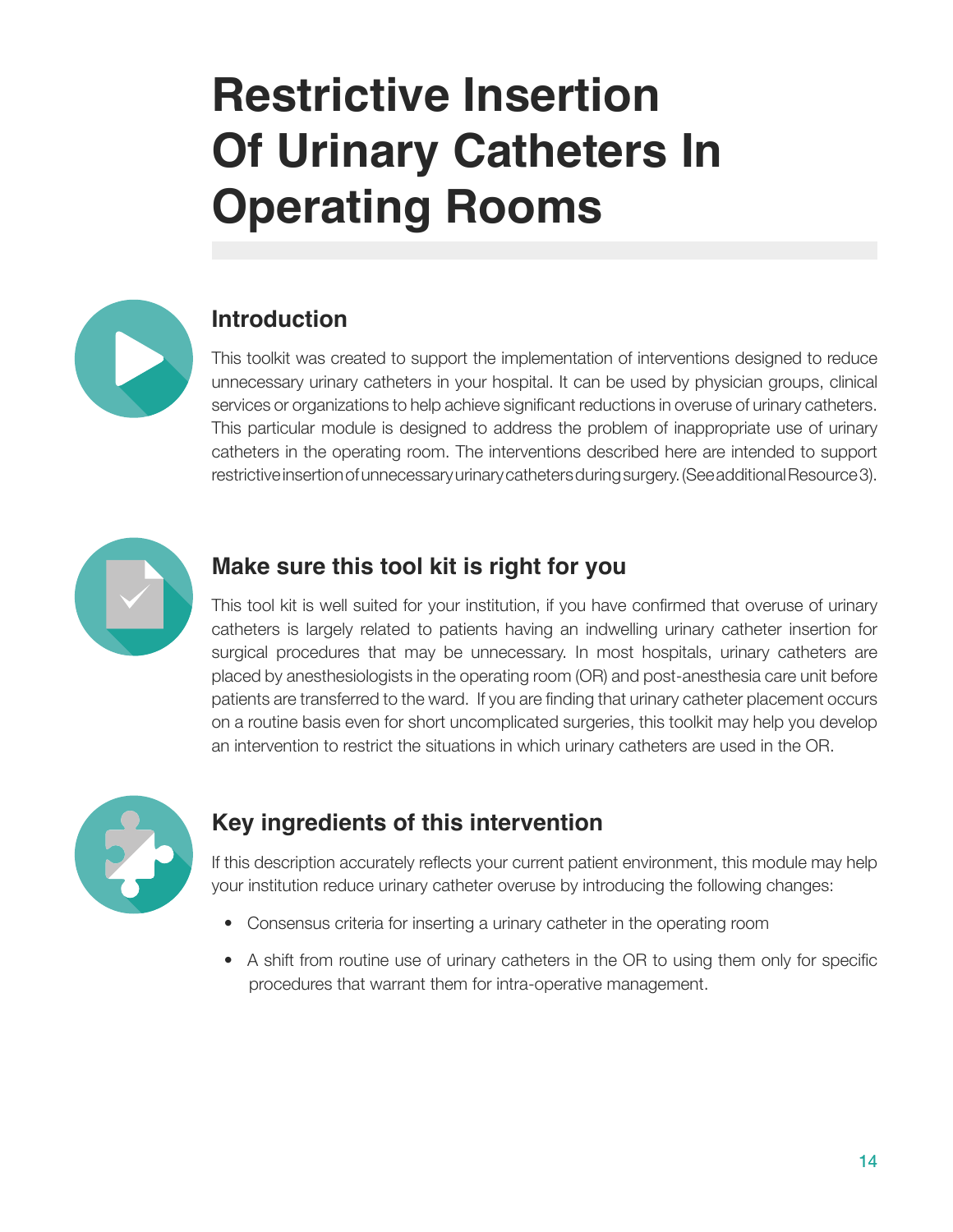## **Achieving consensus regarding appropriate indications for urinary catheterization**

Sometimes urinary catheters are inserted in the operating room by convention without a strong rationale or supporting evidence. For example, a common misperception is that all patients with spinal or epidural anesthesia will need a urinary catheter even though many surgeries can be successfully performed without one<sup>1</sup>. It will be important for your organization to engage all practicing surgeons in discussion around the surgical procedures that require an indwelling urinary catheter. Members from anesthesia should also be consulted to come up with this list of indications.

As a starting point to these discussions for your organization, it may be helpful to consider the list of indications that were successfully implemented in a prior improvement study among patients who were undergoing orthopedic surgery<sup>1</sup>:

#### Indications for urinary catheter insertion prior to orthopedic surgery

- Intervention with a foreseen duration of surgery > 5-hours
- Total hip replacement only in one of the following situations: 1) patient >75 years, 2) ASA class ≥3, 3) obesity or 4) urinary incontinence.
- Total knee replacement only if one of the following situations: 1) patient > 80 years, 2) obesity or 3) urinary incontinence.

Another example of a consensus-based criteria for appropriate urinary catheterization has been implemented at Sunnybrook Health Sciences Centre, Toronto, Ontario, where they have restricted insertion of urinary catheters to the following procedures:

## Indications for placement of indwelling urinary catheter in the operating room at Sunnybrook Health Sciences

- Any intervention with a foreseen duration of surgery > 5-hours
- Any urology surgery
- Unstable spine or acute spinal cord injury
- Radical pelvic surgery for cancer including that involving the bladder (e.g. anterior exenteration), uterus (radical hysterectomy), cervix (trachelectomy) or vulvectomy

To adequately engage all the surgeons in discussion in your organization, the improvement team needs to ensure that surgeons recognize that their input is necessary to ensure that the patients who cannot have surgery without a urinary catheter are included in these criteria. The ultimate goal is to achieve consensus between all surgeons of your hospital before proceeding to the next step.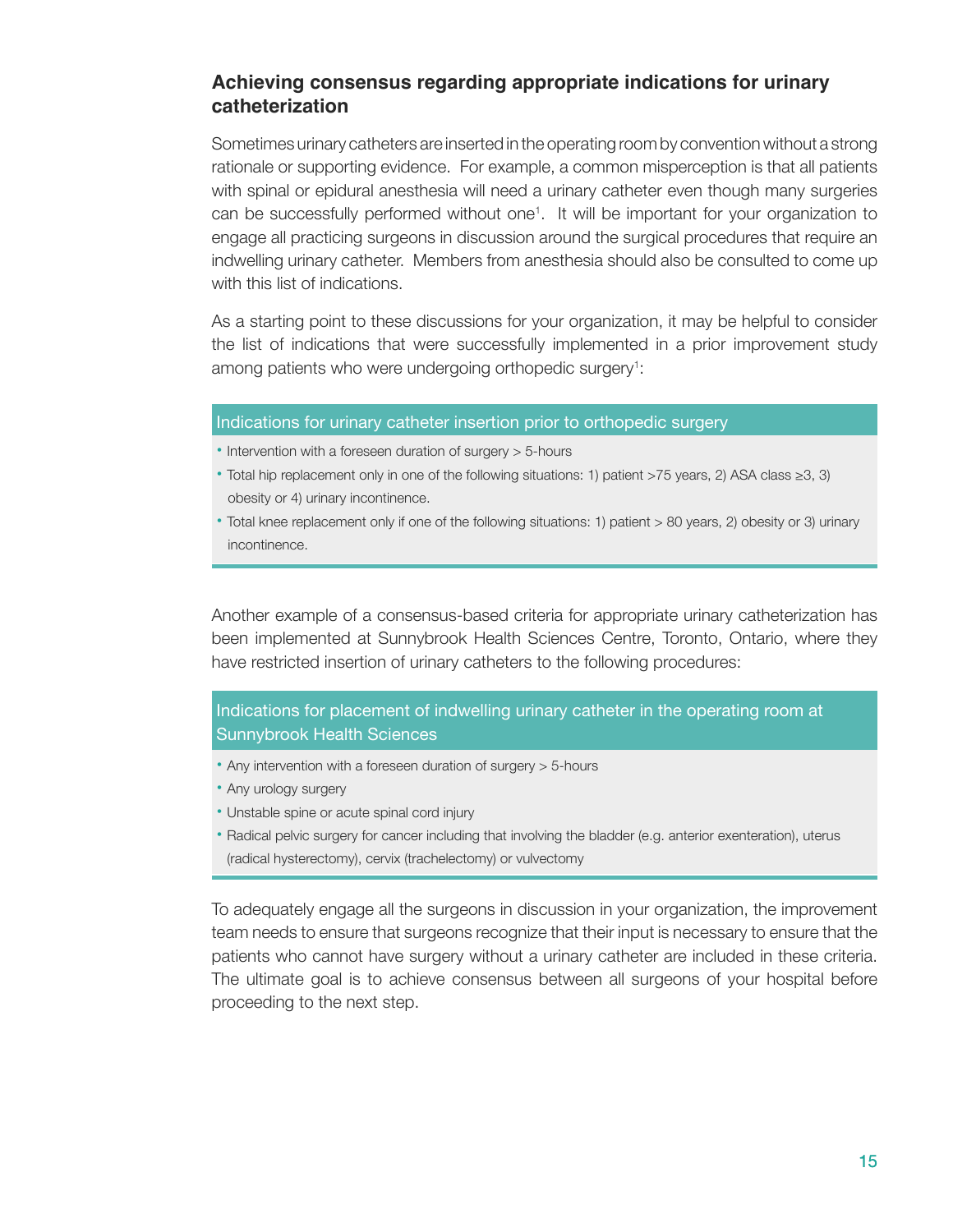## **Implementing restrictive insertion of urinary catheters in the operating room1**

- 1) After input has been received and consensus reached, circulate a draft for official endorsement by all anesthetists and surgeons.
- 2) Create posters illustrating the guidelines near the ORs and post-anesthesia care units to serve as a reminder.
- 3) Perform an early audit (eg. After 1-month) to determine if the guidelines are being followed and to get feedback from staff. The easiest way to perform this audit is to review the anesthesia record about whether a urinary catheter was placed.
- 4) Based on the feedback received, the indications for urinary catheter insertion can be refined further.



# **Measuring your performance**

## **Choose a family of measures**

The following are the most common measures used to evaluate intervention to reduce urinary catheter insertion.

- 1) Outcome measures: These are the main improvement that you are trying to achieve. In this case, "Catheter days per patient days" on the ward would likely be the main outcome you are trying to reduce by having less patients transferred to the ward with an indwelling urinary catheter.
- 2) Process measures: These measures are developed to ensure that each aspect of the intervention is being carried out and delivered as intended. In this case, the process measure would likely be the proportion of patients who have a urinary catheter placed in the OR without one of the consensus-based indications. Your improvement initiative should result in a reduction of this unnecessary urinary catheter use in the OR and if this has not occurred, the implementation strategy should be re-assessed.
- 3) Balancing measures: Any intervention may create new unintended consequences that need to be measured. Because this intervention is aimed at restricting urinary catheter placement in the OR to specific surgeries, the balancing measure in this case is to ensure that no patients who had an indication for urinary catheterization was left un-catheterized. You may also wish to review cases where urinary catheters had to be inserted in the middle of a case to determine if there was an important clinical reason that might need to be explored further.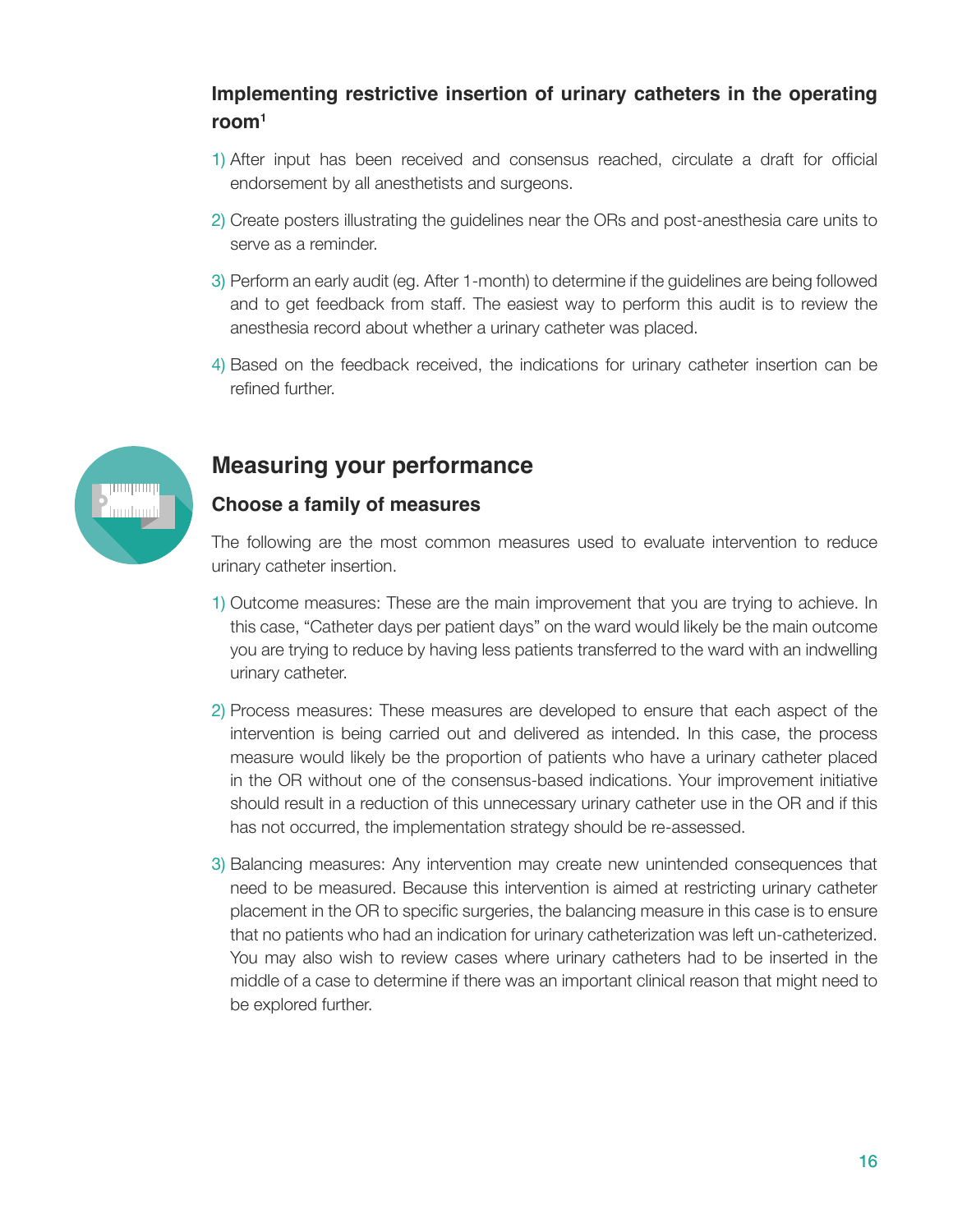## Determine a collection method

There are many ways to measure urinary catheter days in your institution. The first step is to decide on the measurement tool:

- 1) Bedside audits:
	- a) Count the number of urinary catheters on each unit (A)
	- b) Divide this number by the patient census on that day (B)
	- c) Urinary catheter days per inpatient days as a rate  $= (A/B) \times 100\%$
	- d) These audits can be performed weekly or monthly by the improvement team or logged daily by front-line staff<sup>2</sup> and plotted on a graph to visual effect over time and response to interventions
- 2) Electronic nursing documentation:
	- a) Some institutions utilize Task-Oriented Nurse Acuity Systems (TONAS) such as GRASP®, which allows nurses to record their daily activities. These systems can be used to capture urinary catheter use in an automated way.3 A brief internal validation should be conducted to confirm that this automated source of data is accurate.
- 3) Electronic medical record:
	- a) For institutions that have CPOE, urinary catheter insertion and discontinuation orders can be monitored and used to infer urinary catheter duration<sup>4</sup>. Meet with your hospital's CPOE provider and IT department to see whether an automated solution to measuring urinary catheters days is feasible at your institution.



# **Sustaining early successes**

Once the intervention to reduce urinary catheter insertion in the operating room has been implemented and refined resulting in significant reduction in urinary catheter days per patient days on surgical wards, there are several important ways to help sustain this performance:

- 1) The indications for urinary catheter insertion in the OR should be formalized as part of your institutional policy. This information should be provided to all new nurses and physicians joining the institution. Updated posters of these indications can be created to display them around the OR.
- 2) Periodic measurement and feedback to surgical staff is important in confirming sustainability. Operating Room Nurses and Infection Prevention and Control practitioners play important roles in ensuring ongoing education and training through spot audits and feedback.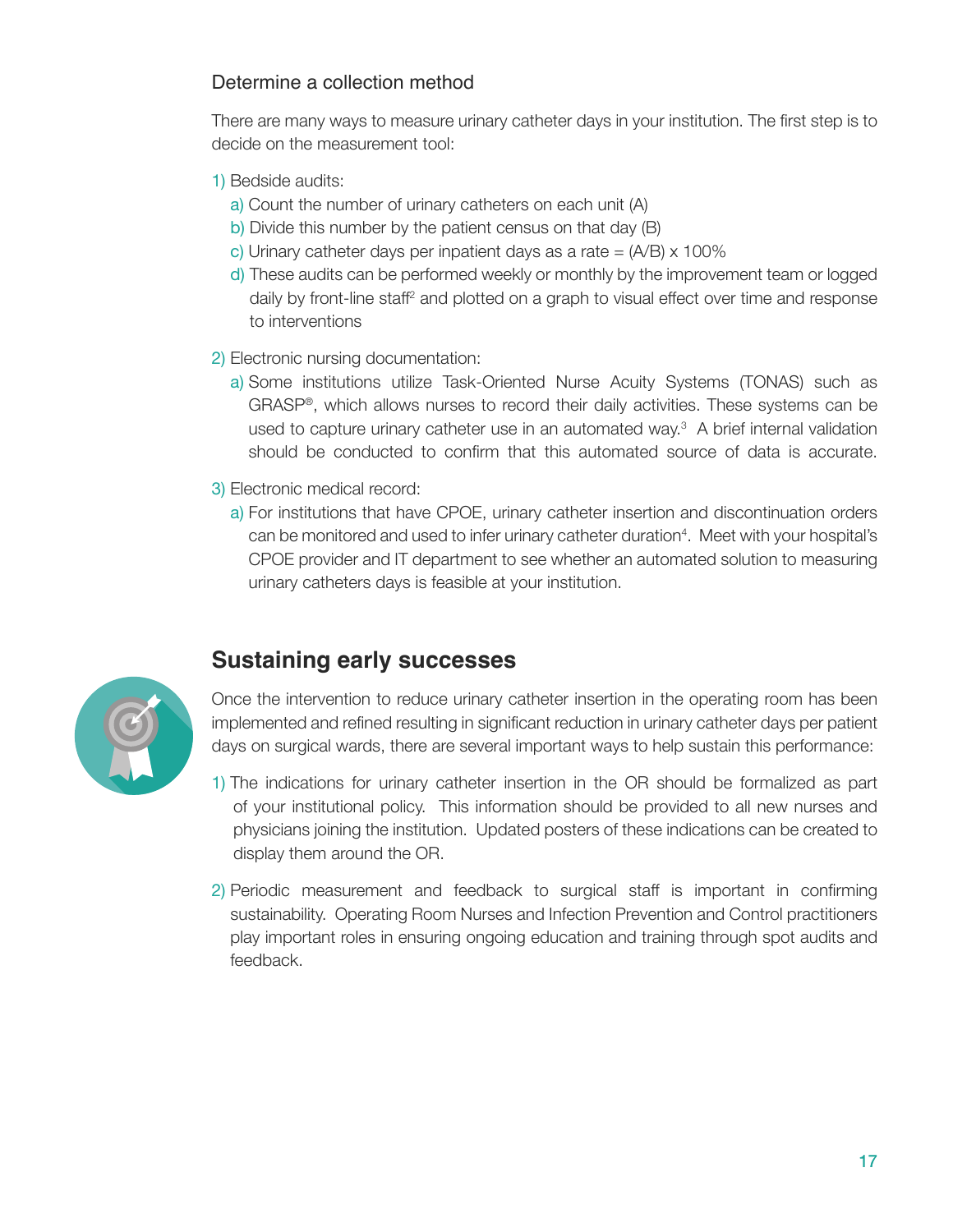

# **Additional resources**

## **Urinary catheter resources:**

- 1) [Catheterout.org](http://Catheterout.org)
- 2) [AHRQ Toolkit for Reducing CAUTI in Hospitals](http://www.ahrq.gov/professionals/quality-patient-safety/hais/tools/cauti-hospitals/index.html)
- 3) [Standardisation of Perioperative Urinary Catheter Use to Reduce Postsurgical Urinary](https://qualitysafety.bmj.com/content/28/1/32)  [Tract Infection: An Interrupted Time Series Study](https://qualitysafety.bmj.com/content/28/1/32)

## **QI resources:**

- 1) Health Quality Ontario, QI Tools & Resources <https://quorum.hqontario.ca/en/Home/QI-Tools-Resources/QI-Essentials>
- 2) Institute for Healthcare Improvement, Model for Improvement <http://www.ihi.org/resources/Pages/HowtoImprove/default.aspx>



# **References**

- 1) Stephan, F., Sax, H., Wachsmuth, M., Hoffmeyer, P., Clergue, F., & Pittet, D. Reduction of Urinary Tract Infection and Antibiotic Use after Surgery: A Controlled, Prospective, Before-After Intervention Study. Clin Infec Dis 2006: 42.
- 2) Schwartz BC, Frenette C, Lee TC, Green L, Jayaraman D. Novel low-resource intervention reduces urinary catheter use and associated urinary tract infections: role of outcome measure bias? Am J Infect Control 2015; 43: 348-53.
- 3) Leis JA, Corpus C, Catt B, Jinnah F, Edgar B, Wong BM, Callery S, Simor AE, Vearncombe M. Indwelling urinary catheter surveillance using a Task-oriented nurse acuity system. Am J Infect Control 2015; 43: 1112-3.
- 4) Wald HL, Richard AA, Bandle B, Min SJ. Accuracy of electronic surveillance of catheterassociated urinary tract infection at an academic medical center. Infect Control Hosp Epidemiol 2014; 35: 685-91.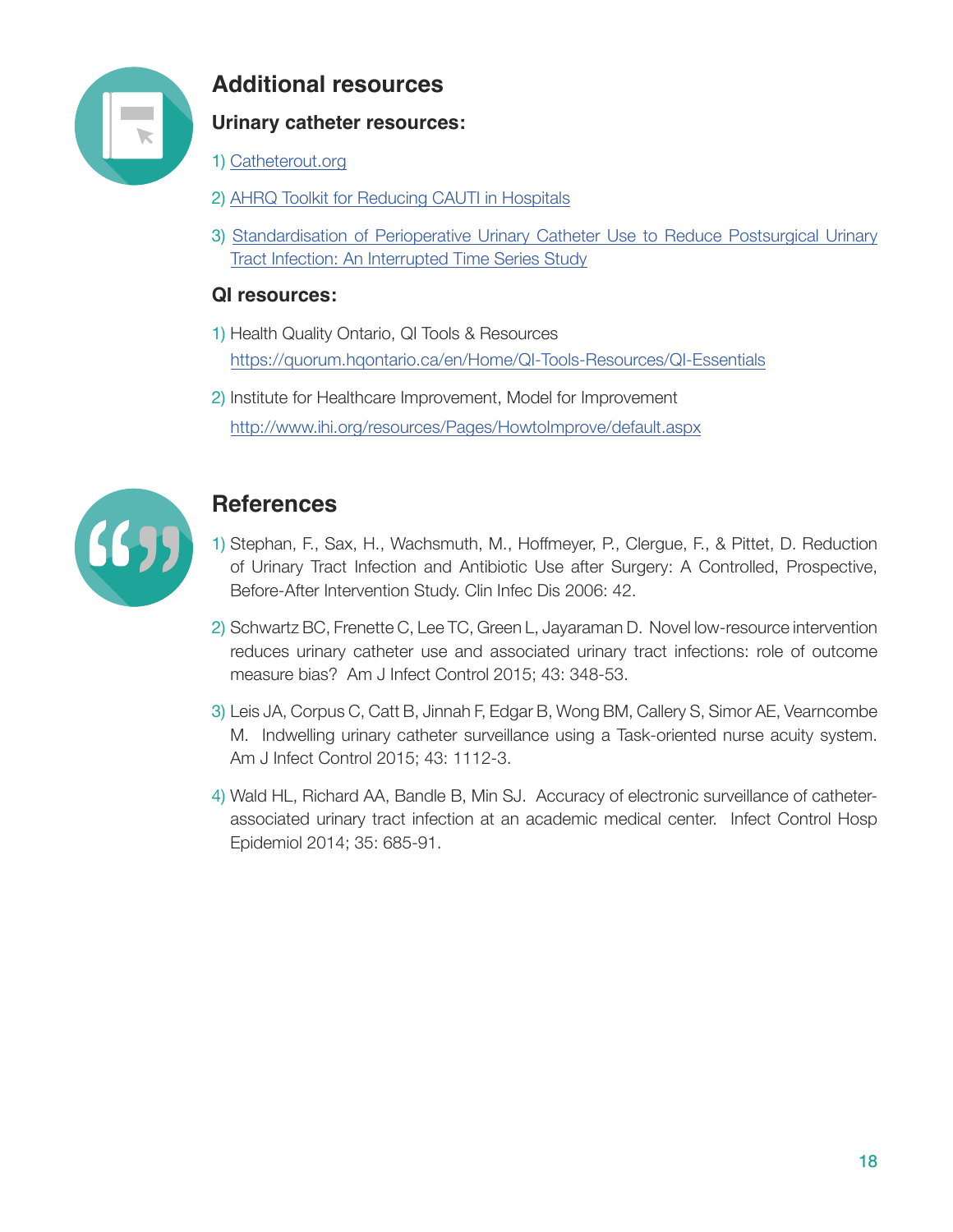# <span id="page-18-0"></span>**Restrictive Insertion of Urinary Catheters in Emergency Departments**



# **Introduction**

This toolkit was created to support the implementation of interventions designed to reduce unnecessary urinary catheters in your hospital. It can be used by physician groups, clinical services or organizations to help achieve significant reductions in overuse of urinary catheters.

This particular module is designed to address the problem of inappropriate use of urinary catheters in the emergency department. You have selected the module to support restrictive insertion of urinary catheters in the emergency department.



# **Make sure this tool kit is right for you**

This tool kit is well suited for your institution, if you have confirmed that overuse of urinary catheters is largely related to inappropriate insertion of urinary catheters among patients being admitted through the emergency department. Prior research suggests that the majority of urinary catheters inserted in the emergency department (ED) are avoidable.1



# **Key ingredients of this intervention**

If this description accurately reflects your current patient environment, this module may help your institution reduce urinary catheter overuse by introducing the following changes:

- Consensus criteria for inserting a urinary catheter in the ED
- Physician and nurse education regarding appropriate indications for urinary catheterization
- Overcoming barriers to avoiding indwelling urinary catheter insertion in the ED

## **Achieving physician consensus regarding appropriate indications for urinary catheterization**

Achieving consensus among physicians regarding the appropriate indications for urinary catheterization is a crucial step in development of all interventions to reduce urinary catheter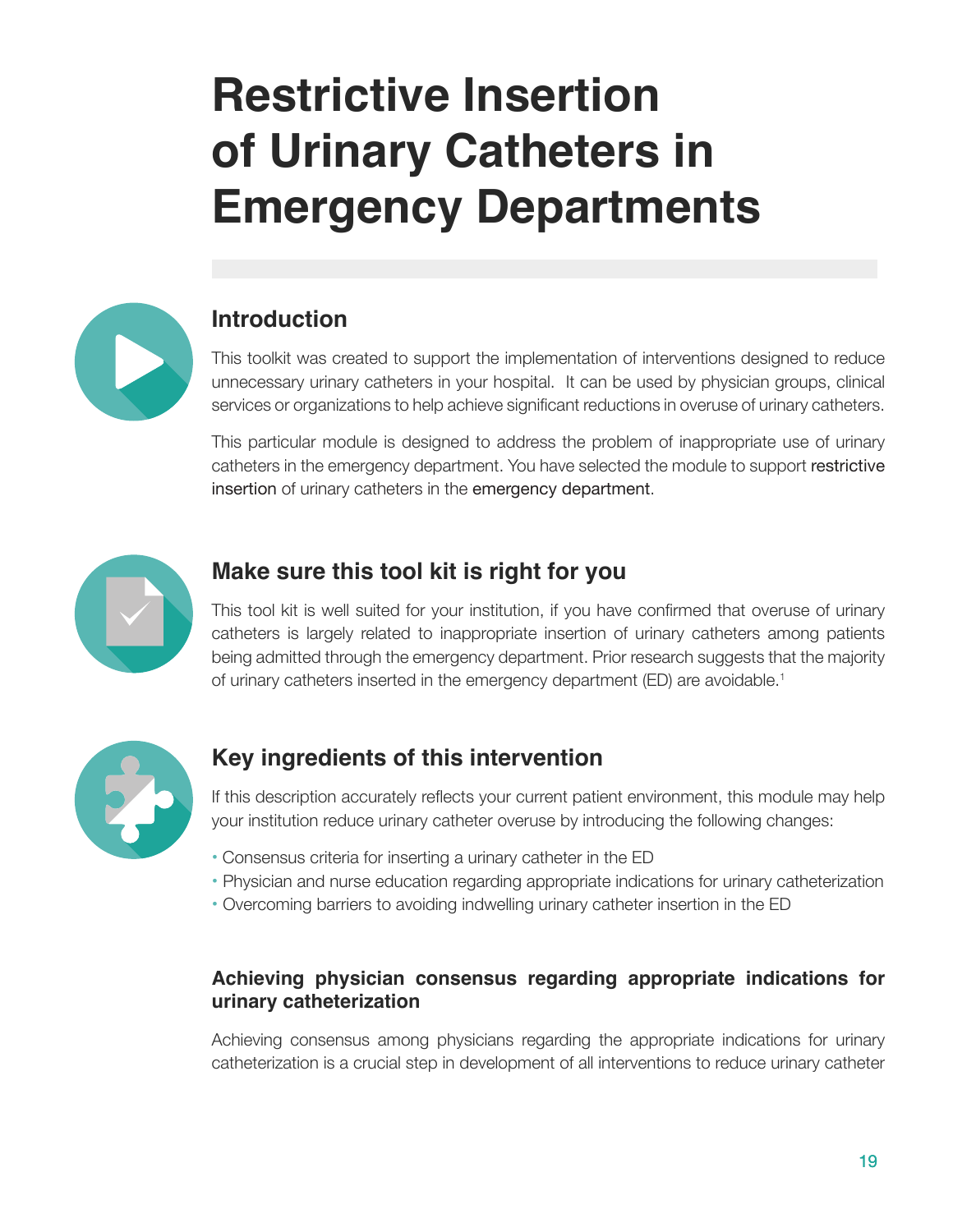use. A prior qualitative study created focus groups in an Emergency Department in New York, to identify conditions that require urgent IUC placement, those where alternative approaches to voiding should be considered, and those in which IUC should never be placed because the risk clearly outweighs the benefit.<sup>2</sup> This categorization can be an excellent starting point to create discussion within your organization with the goal of developing standardization of indwelling urinary catheter use in the Emergency Department.

#### Protocol for Emergency Department Placement And Management Of Indwelling Urinary Catheters (IUCs) In Older Adults



20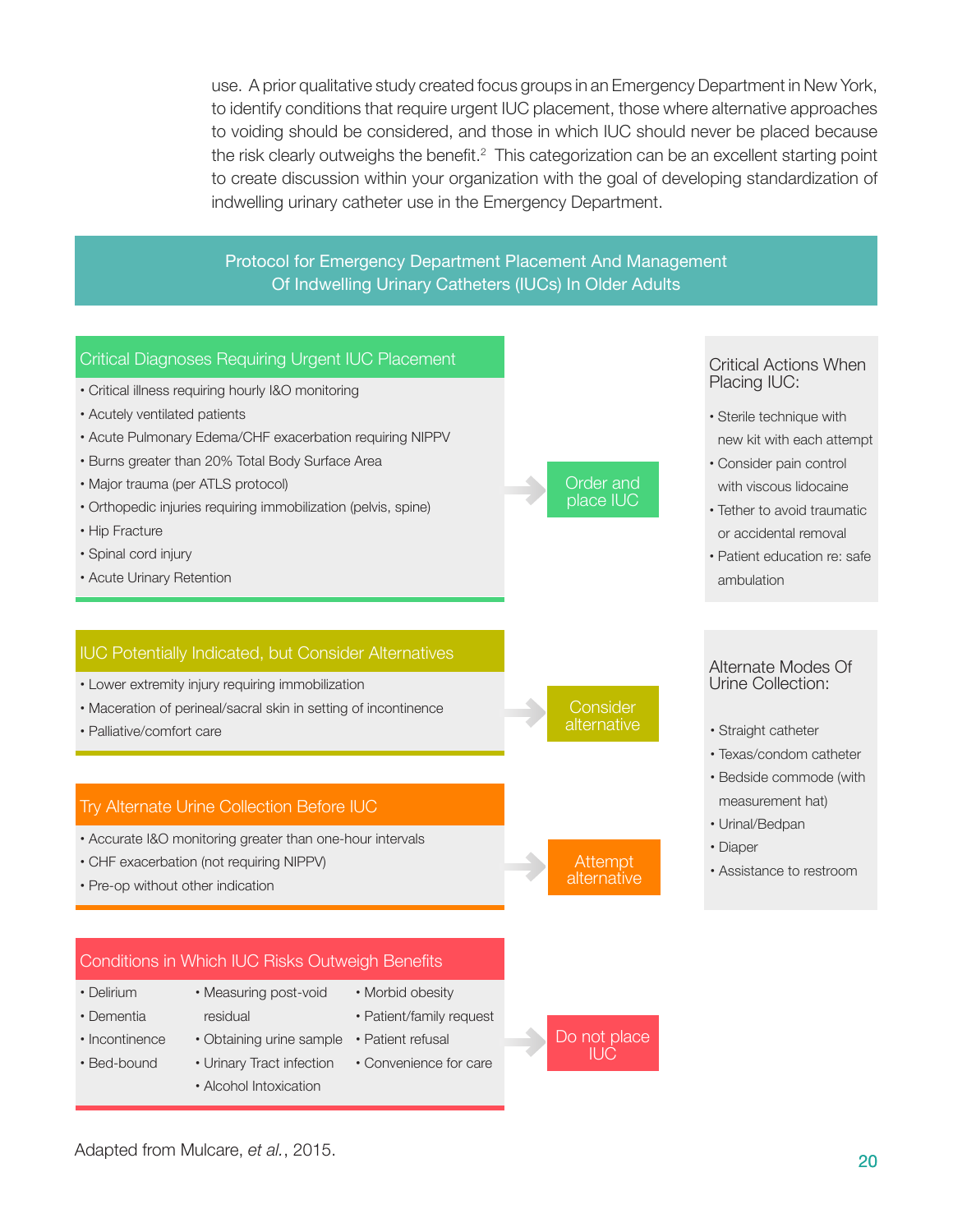## **Educating physicians on appropriate indications for urinary catheters**

To adequately engage physicians in discussion, the improvement team needs to ensure that physicians recognize that their input is necessary to ensure that patients have a urinary catheter placed when necessary. In the development of urinary catheter appropriateness criteria, all ED physicians should be engaged and physician champions identified to promote uptake of the new indications. This strategy alone has been shown to reduce physician orders in the ED for urinary catheters by 40%.<sup>3</sup>

### **Educating nurses in urinary catheter initiative**

To engage nurse managers and front-line nurses, this intervention should be promoted as empowering them to play a more active role in catheter-associated UTI prevention, rather than creating additional work for them. Centres in which nurses are educated on appropriate urinary catheter indications and aseptic insertion techniques experience lower catheterassociated UTIs and overall urinary catheter rates.<sup>4-6</sup>

## **Overcoming barriers in the Emergency Department**

Even when physicians and nurses in the emergency department recognize the potential harms of indwelling urinary catheters, the practice of inserting an IUC is often resistant to change. A previous qualitative study identified eleven potential barriers to standardizing urinary catheter practice in the Emergency Department (Table). Addressing as many of these factors as possible will be a critical step to ensuring successful uptake of your intervention.

#### Potential barriers to restricting urinary catheter placement in the  $ED<sup>2</sup>$

- 1) Physician variability in practice
- 2) Physical location of patient in emergency department preventing placement (i.e. hallway bed)
- 3) Variations among inpatient services with regards to IUC placement
- 4) Concern that physical location of a patient in hospital should not dictate whether patient receives an IUC
- 5) Practicality of alternate modes of urine collection
	- Lack of space for privacy needed for toileting with commode
	- Lack of supplies, including commodes and measurement hats
	- Lack of patient care support available for walking patients to restroom
- 6) Nursing variability in placement technique
- 7) Need for multiple attempts at placement causing increased infection risk
- 8) Information technology support for orders and pop-up messages
- 9) Variability in documentation practices
- 10) Variability in sign-out practices
- 11) Time management for ongoing reassessments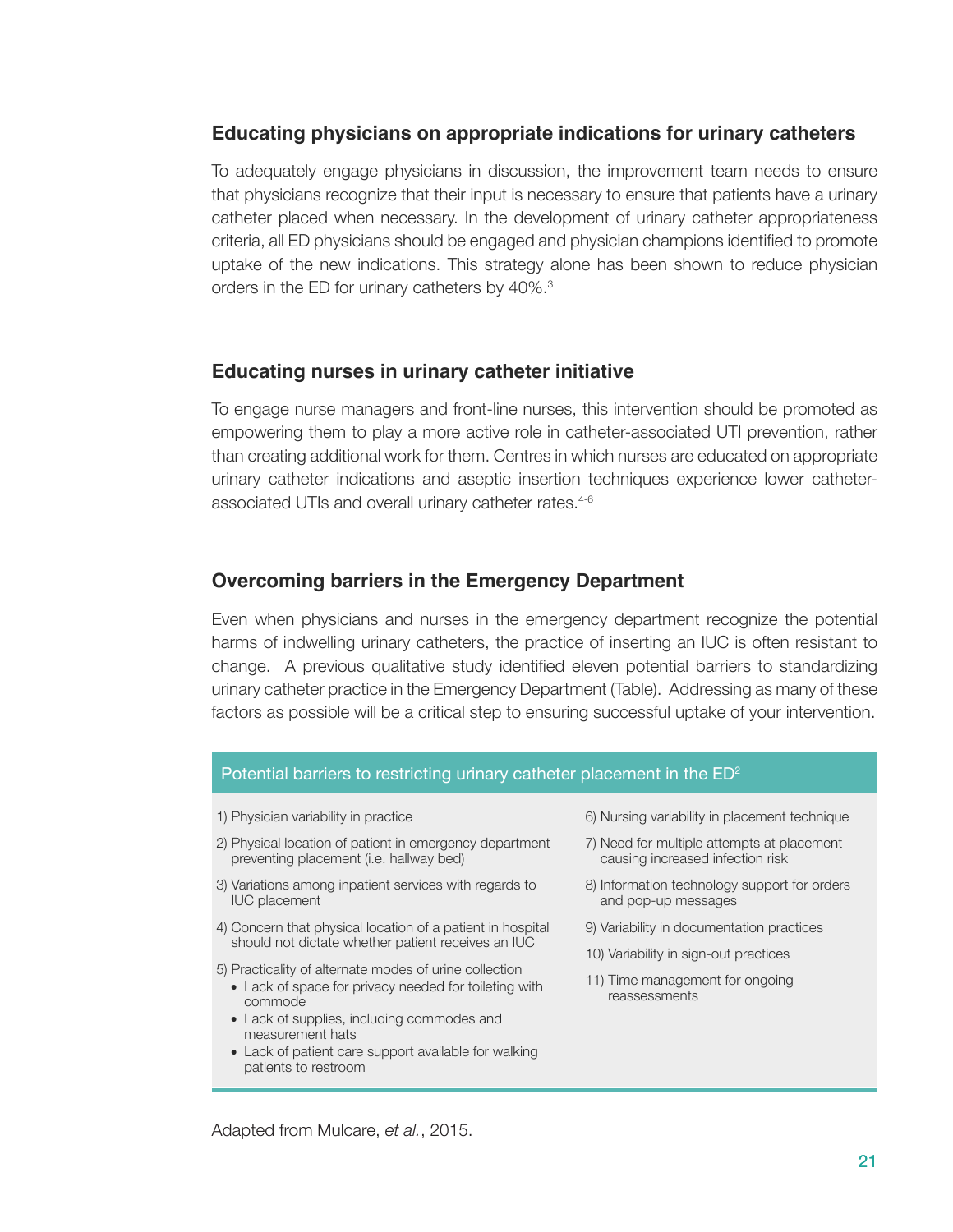## **Selecting a urinary catheter intervention**

Once physician consensus has been reached regarding the criteria for appropriate urinary catheter use, and nurses have been engaged in the process, you are now ready to deploy a specific intervention to promote appropriate urinary catheter insertion.

## Decision support/reminders<sup>5</sup>:

This strategy reinforces appropriate UC insertion at the time of UC order and serves as an educational tool.

Steps to implementation:

- 1) Create a visual reminder that displays the consensus indications for UC insertion. This may be paper-based or electronic.
- 2) Build decision support into the reminder: make it explicit in the reminder, the reasons for inappropriate urinary catheter use and provide alternatives for urine collection or insertion of urinary catheter. These include use of bladder scanners or intermittent catheterization to manage urinary retention, condom catheters in men for fluid monitoring, or bedside commodes for patients with limited mobility.
- 3) Perform an early audit (eg. After 1-month) to determine if the guidelines are being followed by the ED staff and to get feedback around how things are working. The easiest way to perform this audit is to review consecutive admitted patients to determine whether a urinary catheter was placed in the ED.
- 4) Based on the feedback received, the indications for urinary catheter insertion can be refined further.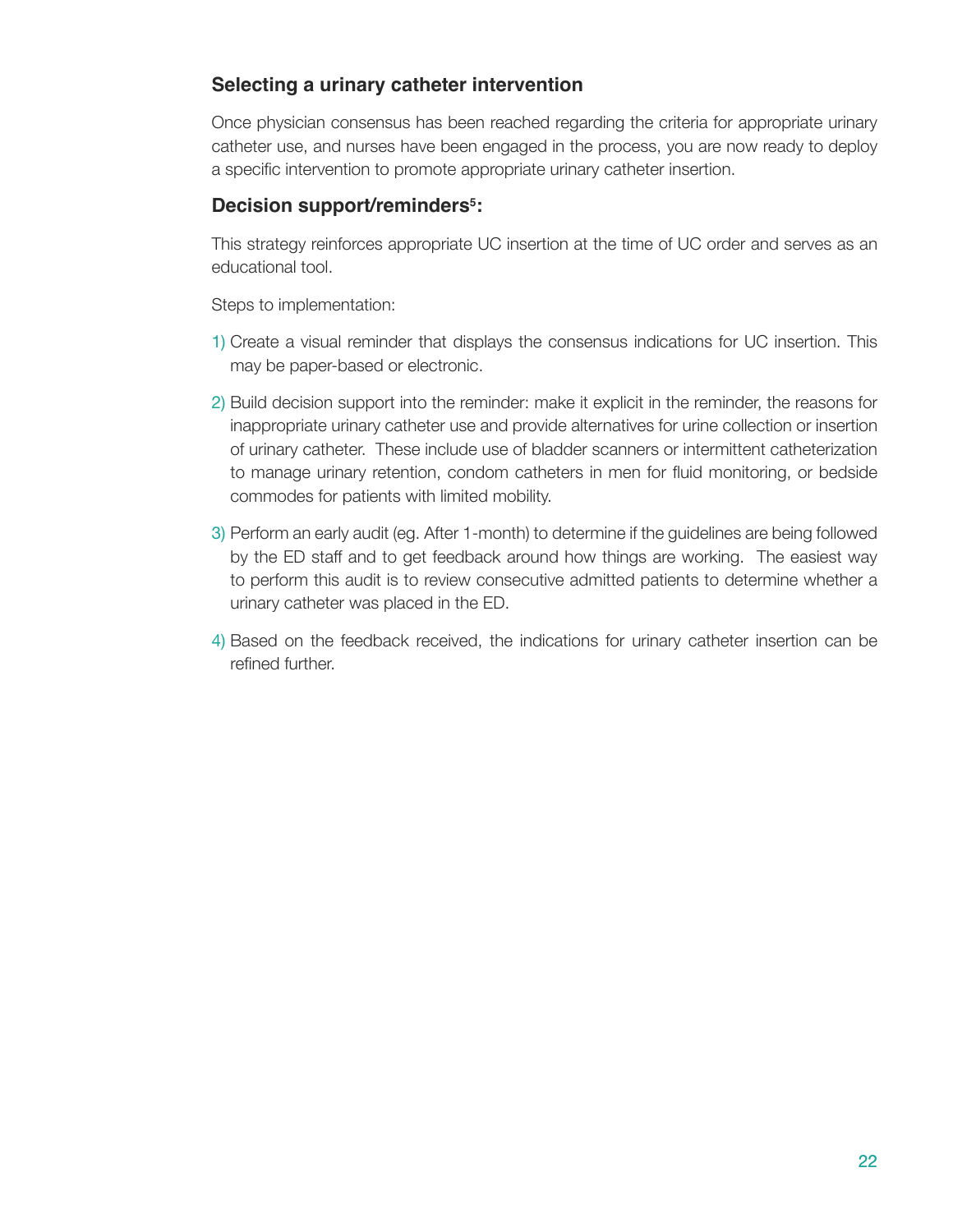

# **Measuring your performance**

## **Choose a family of measures**

The following are the most common measures used to evaluate intervention to reduce urinary catheter duration.

- 1) Outcome measures: These are the main improvement that you are trying to achieve. In this case, "Catheter days per patient days" on the ward would likely be the main outcome you are trying to reduce by having less patients transferred to the ward from the ED, with an indwelling urinary catheter.
- 2) Process measures: These measures are developed to ensure that each aspect of the intervention is being carried out and delivered as intended. In this case, the process measure would likely be the proportion of patients who have a urinary catheter placed in the ED without one of the consensus-based indications. Your improvement initiative should result in a reduction of this unnecessary urinary catheter use in the ED and if this is not happening, the implementation strategy should be re-assessed.
- 3) Balancing measures: Any intervention may create new unintended consequences that need to be measured. Because this intervention is aimed at restricting urinary catheter placement in the ED to specific patients, the balancing measure in this case is to ensure that no patient with an indication for urinary catheterization was left uncatheterized. You may also wish to review cases where urinary catheters had to be inserted within 24 hours of admission to determine if there was an important clinical reason that might need to be explored further.

## Determine a collection method

There are many ways to measure urinary catheter days in your institution. The first step is to decide on the measurement tool:

- 1) Bedside audits:
	- a) Count the number of urinary catheters placed in the ED over a unit of time (eg., 1 month) (A)
	- b) Divide this number by the number of patients admitted from the ED during the same period (B)
	- c) Urinary catheter placement per 100 admissions as a rate =  $(A/B) \times 100\%$
	- d) These audits can be performed weekly or monthly by the improvement team or logged daily by front-line staff<sup>8</sup> and plotted on a graph to visual effect over time and response to interventions
- 2) Electronic nursing documentation:
	- a) Some institutions utilize Task-Oriented Nurse Acuity Systems (TONAS) such as GRASP®, which allows nurses to record their daily activities. These systems can be used to capture urinary catheter use in an automated way.9 A brief internal validation should be conducted to confirm that this automated source of data is accurate.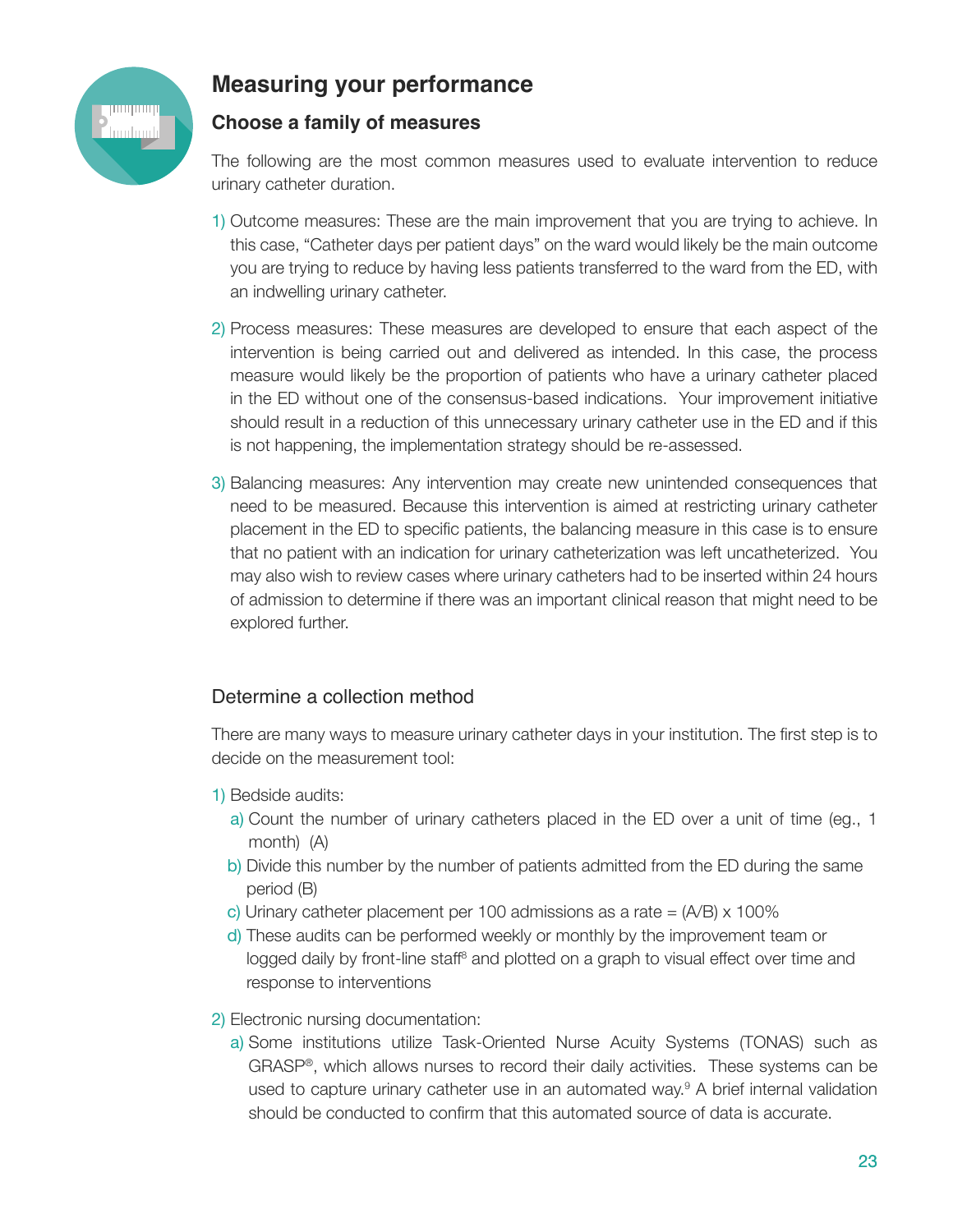- 3) Electronic medical record:
	- a) For institutions that have CPOE, urinary catheter insertion and discontinuation orders can be monitored and used to infer urinary catheter duration.10 Meet with your hospital's CPOE provider and IT department to see whether an automated solution to measuring urinary catheters days is feasible at your institution.



# **Sustaining early successes**

Once the intervention to reduce urinary catheter use has been implemented and refined resulting in significant reduction in urinary catheter placement, there are several important ways to help sustain this performance:

- 1) Indication for appropriate urinary catheter use in the emergency department should become institutional policy. This information should be provided to all new nurses and physicians joining the institution. Posters of these indications can be created to display them in the emergency department.
- 2) Periodic measurement and feedback to nurses and physicians is important in confirming sustainability. Local nurse leaders and Infection Prevention and Control play important roles in ensuring ongoing education and training through spot audits and feedback.



# **Additional resources**

Urinary catheter resources:

- 1) [Catheterout.org](http://Catheterout.org)
- 2) [AHRQ Toolkit for Reducing CAUTI in Hospitals](http://www.ahrq.gov/professionals/quality-patient-safety/hais/tools/cauti-hospitals/index.html)

## QI resources:

- 1) Health Quality Ontario, QI Tools & Resources <https://quorum.hqontario.ca/en/Home/QI-Tools-Resources/QI-Essentials>
- 2) Institute for Healthcare Improvement, Model for Improvement <http://www.ihi.org/resources/Pages/HowtoImprove/default.aspx>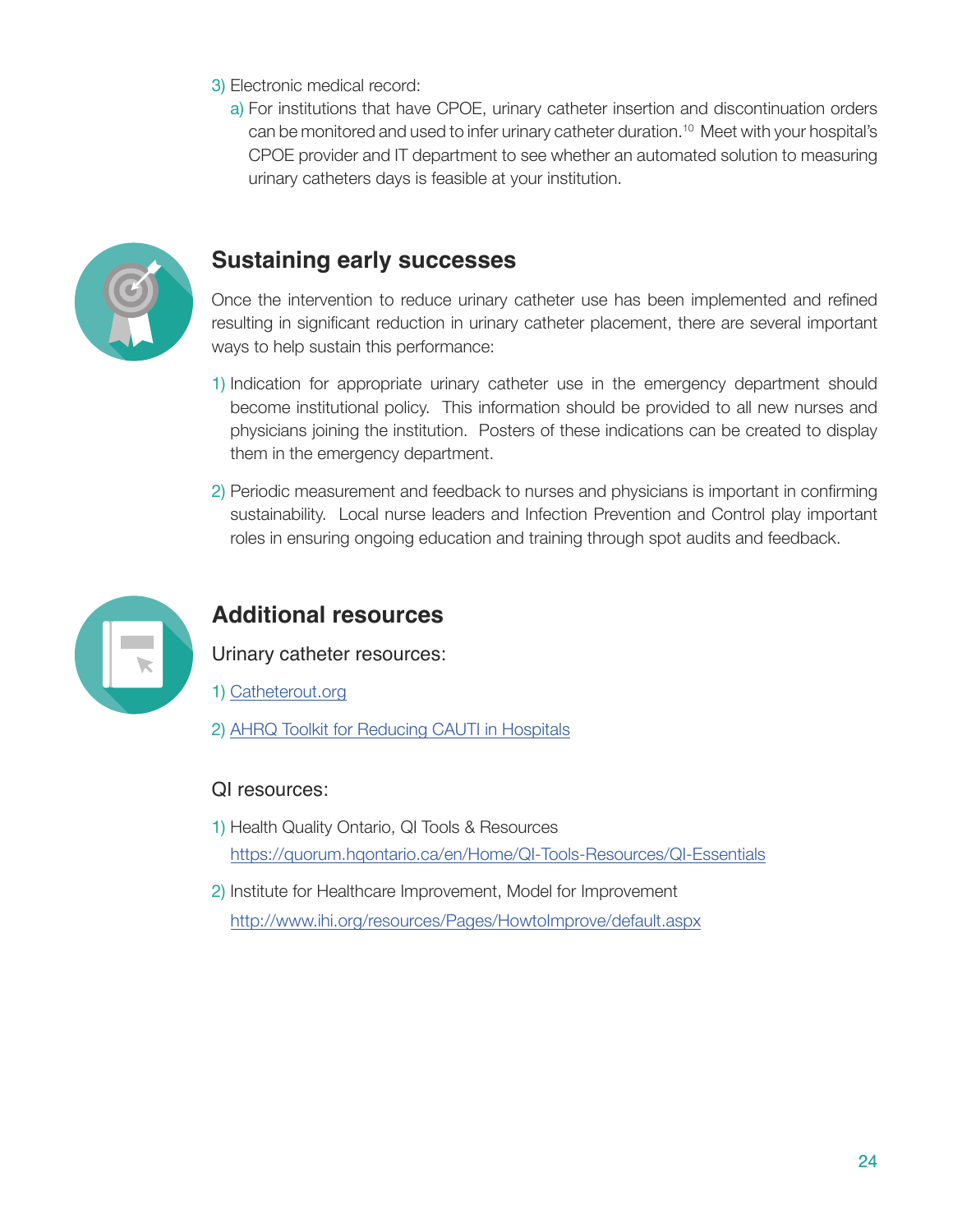

# **References**

- 1) Gokula, R.R., Hickner, J.A., & Smith, M.A. Inappropriate use of urinary catheters in elderly patients at a midwestern community teaching hospital. Am J Infect control 2004; 32(4), 196-199.
- 2) Mulcare MR, Rosen T, Clark S, Viswanathan et al. A Novel Clinical Protocol for Placement and Management of Indwelling Urinary Catheters in Older Adults in the Emergency Department. Acad Emerg Med 2015; 22: 1056-66.
- 3) Gardam MA, Amihod B, Orenstein P, Consolacion N, Miller MA. Overutilization of indwelling urinary catheters and the development of nosocomial urinary tract infections. Clin Perform Qual Health Care. 1998 Jul-Sep;6(3):99-102.
- 4) Hooton TM, Bradley SF, Cardenas DD, Colgan R, et al. Diagnosis, Prevention, and treatment of catheter-associated urinary tract infection in adults: 2009 International Clinical Practice Guidelines from the Infectious Diseases Society of America. Clin Infect Dis 2010; 50: 625-63.
- 5) Saint S, Wiese J, Amory JK, Bernstein ML, Patel UD, Zemencuk JK, et al. Are physicians aware of which of their patients have indwelling urinary catheters? Am J Med. 2000 Oct 15;109(6):476-80. http://www.cdc.gov/hicpac/pdf/CAUTI/CAUTIguideline2009final.pdf
- 6) http://www.cdc.gov/hicpac/pdf/CAUTI/CAUTIguideline2009final.pdf
- 7) Krein SL, Kowalski CP, Harrod M, Forman J, Saint S. Barriers to reducing urinary catheter use: a qualitative assessment of a statewide initiative. JAMA Intern Med 2013; 173(10): 881-6.
- 8) Schwartz BC, Frenette C, Lee TC, Green L, Jayaraman D. Novel low-resource intervention reduces urinary catheter use and associated urinary tract infections: role of outcome measure bias? Am J Infect Control 2015; 43: 348-53.
- 9) Leis JA, Corpus C, Catt B, Jinnah F, Edgar B, Wong BM, Callery S, Simor AE, Vearncombe M. Indwelling urinary catheter surveillance using a Task-oriented nurse acuity system. Am J Infect Control 2015; 43: 1112-3.
- 10) Wald HL, Richard AA, Bandle B, Min SJ. Accuracy of electronic surveillance of catheterassociated urinary tract infection at an academic medical center. Infect Control Hosp Epidemiol 2014; 35: 685-91.